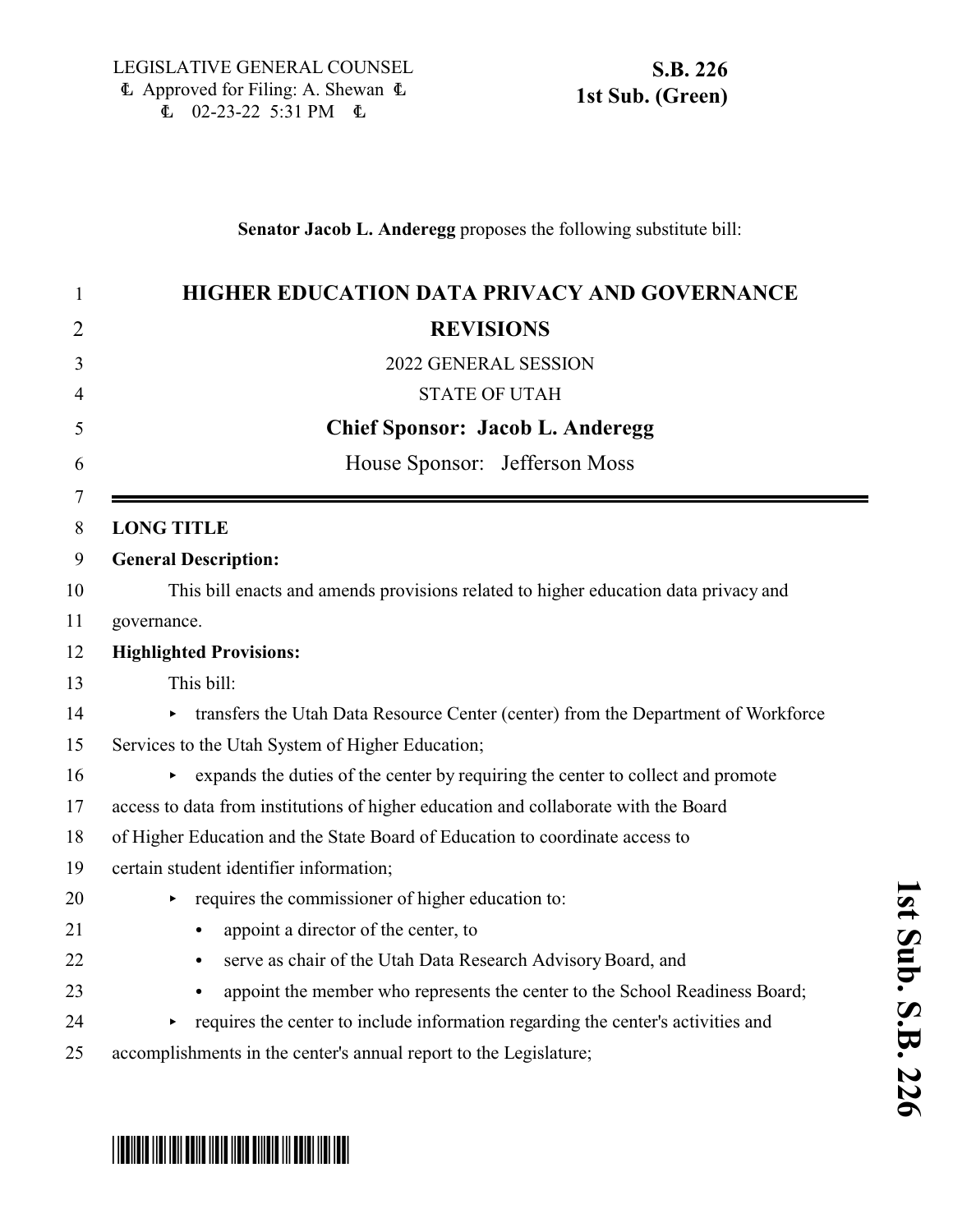| 26 | provides for higher education student data protection at the state and institution of<br>$\blacktriangleright$ |
|----|----------------------------------------------------------------------------------------------------------------|
| 27 | higher education (institution) levels;                                                                         |
| 28 | requires the state privacy officer to establish a privacy advisory group;<br>▶                                 |
| 29 | enacts requirements for data protection and maintenance for the Utah Board of                                  |
| 30 | Higher Education, institutions, and third-party contractors;                                                   |
| 31 | creates penalties for a third-party contractor that permits unauthorized collecting,<br>▶                      |
| 32 | sharing, or use of student data;                                                                               |
| 33 | defines terms; and<br>٠                                                                                        |
| 34 | makes technical and conforming changes.<br>▶                                                                   |
| 35 | <b>Money Appropriated in this Bill:</b>                                                                        |
| 36 | This bill appropriates in fiscal year 2023:                                                                    |
| 37 | to Utah Board of Higher Education -- Administration, as an ongoing appropriation:                              |
| 38 | from the Education Fund, \$770,000; and                                                                        |
| 39 | to Utah Board of Higher Education -- Administration, as a one-time appropriation:<br>Þ.                        |
| 40 | from the Education Fund, \$275,000.                                                                            |
| 41 | <b>Other Special Clauses:</b>                                                                                  |
| 42 | This bill provides a special effective date.                                                                   |
| 43 | <b>Utah Code Sections Affected:</b>                                                                            |
| 44 | <b>AMENDS:</b>                                                                                                 |
| 45 | 35A-15-201, as last amended by Laws of Utah 2019, Chapters 246, 246 and                                        |
| 46 | renumbered and amended by Laws of Utah 2019, Chapters 342, 342 and last                                        |
| 47 | amended by Coordination Clause, Laws of Utah 2019, Chapter 342                                                 |
| 48 | 53B-1-109, as last amended by Laws of Utah 2020, Chapter 365                                                   |
| 49 | 53E-1-201, as last amended by Laws of Utah 2021, Chapters 64, 251, and 351                                     |
| 50 | 53E-4-308, as last amended by Laws of Utah 2020, Chapter 365                                                   |
| 51 | 53E-10-706, as last amended by Laws of Utah 2019, Chapter 186                                                  |
| 52 | 53E-10-707, as last amended by Laws of Utah 2019, Chapter 186                                                  |
| 53 | <b>ENACTS:</b>                                                                                                 |
| 54 | 53B-28-501, Utah Code Annotated 1953                                                                           |
| 55 | 53B-28-502, Utah Code Annotated 1953                                                                           |
| 56 | 53B-28-503, Utah Code Annotated 1953                                                                           |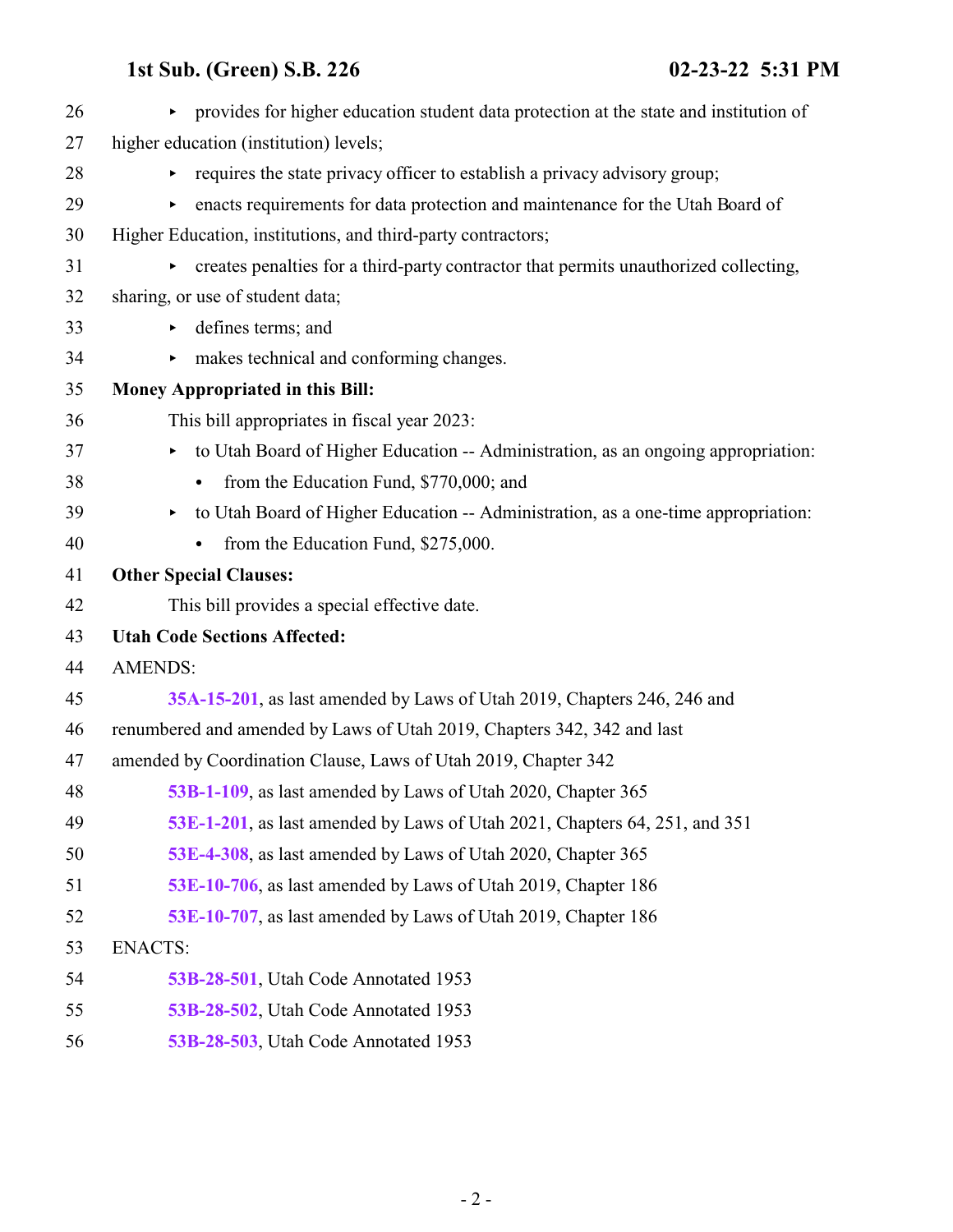<span id="page-2-0"></span>

| 57       | 53B-28-504, Utah Code Annotated 1953                                               |
|----------|------------------------------------------------------------------------------------|
| 58       | 53B-28-505, Utah Code Annotated 1953                                               |
| 59       | 53B-28-506, Utah Code Annotated 1953                                               |
| 60       | RENUMBERS AND AMENDS:                                                              |
| 61       | 53B-33-101, (Renumbered from 35A-14-102, as last amended by Laws of Utah 2020,     |
| 62       | Chapter 365)                                                                       |
| 63       | 53B-33-201, (Renumbered from 35A-14-201, as enacted by Laws of Utah 2017,          |
| 64       | Chapter 375)                                                                       |
| 65       | 53B-33-202, (Renumbered from 35A-14-203, as last amended by Laws of Utah 2020,     |
| 66       | Chapter 365)                                                                       |
| 67       | 53B-33-203, (Renumbered from 35A-14-204, as enacted by Laws of Utah 2017,          |
| 68       | Chapter 375)                                                                       |
| 69       | 53B-33-301, (Renumbered from 35A-14-301, as enacted by Laws of Utah 2017,          |
| 70       | Chapter 375)                                                                       |
| 71       | 53B-33-302, (Renumbered from 35A-14-302, as last amended by Laws of Utah 2020,     |
| 72       | Chapter 365)                                                                       |
| 73       | 53B-33-303, (Renumbered from 35A-14-303, as enacted by Laws of Utah 2017,          |
| 74       | Chapter 375)                                                                       |
| 75       | 53B-33-304, (Renumbered from 35A-14-304, as enacted by Laws of Utah 2017,          |
| 76       | Chapter 375)                                                                       |
| 77       | <b>REPEALS:</b>                                                                    |
| 78       | 35A-14-101, as enacted by Laws of Utah 2017, Chapter 375                           |
| 79       | 35A-14-202, as enacted by Laws of Utah 2017, Chapter 375                           |
| 80<br>81 | Be it enacted by the Legislature of the state of Utah:                             |
| 82       | Section 1. Section 35A-15-201 is amended to read:                                  |
| 83       | 35A-15-201. Establishment of the School Readiness Board -- Membership --           |
| 84       | Funding prioritization.                                                            |
| 85       | (1) There is created the School Readiness Board within the department composed of: |
| 86       | (a) the executive director or the executive director's designee;                   |
| 87       | (b) one member appointed by the State Board of Education;                          |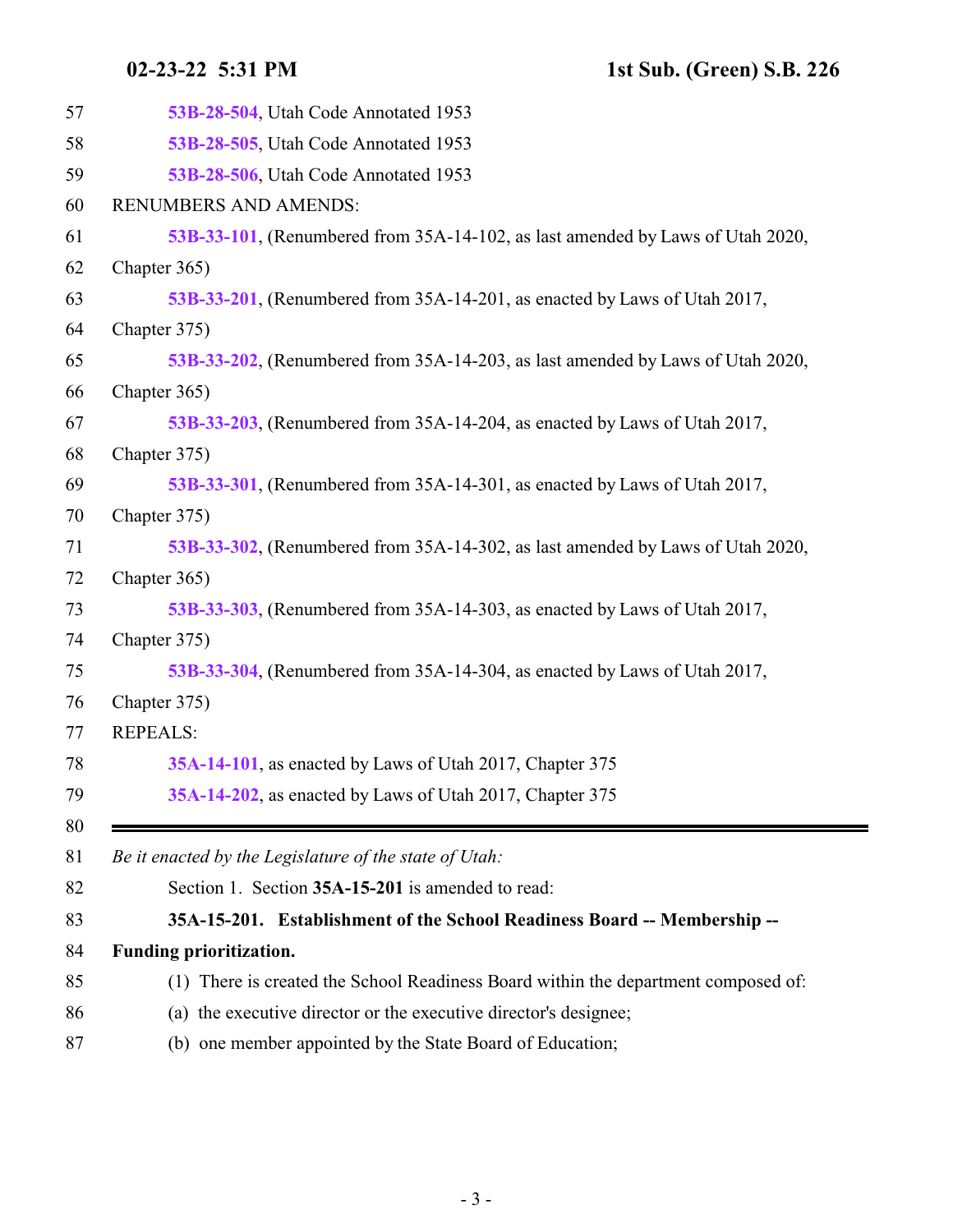| 88  | (c) one member appointed by the chair of the State Charter School Board;                                           |
|-----|--------------------------------------------------------------------------------------------------------------------|
| 89  | (d) two members who have research experience in the area of early childhood                                        |
| 90  | development, with:                                                                                                 |
| 91  | (i) one member who is not a legislator and is appointed by the speaker of the House of                             |
| 92  | Representatives; and                                                                                               |
| 93  | (ii) one member who represents the Utah Data Research Center created in Section                                    |
| 94  | 53B-33-201, appointed by the [executive director] commissioner of higher education;                                |
| 95  | (e) one member, who is not a legislator and is appointed by the president of the Senate,                           |
| 96  | who:                                                                                                               |
| 97  | (i) has expertise in results-based contracts; or                                                                   |
| 98  | (ii) represents a financial institution that has experience managing a portfolio that                              |
| 99  | meets the requirements of the Community Reinvestment Act, 12 U.S.C. Sec. 2901 et seq.;                             |
| 100 | (f) one member, appointed by the executive director, who has expertise in early                                    |
| 101 | childhood education;                                                                                               |
| 102 | (g) one member, appointed by the state superintendent, who has expertise in early                                  |
| 103 | childhood education;                                                                                               |
| 104 | (h) one member, appointed by the governor, who represents a nonprofit corporation                                  |
| 105 | that focuses on early childhood education; and                                                                     |
| 106 | (i) one member, appointed by the executive director, who owns and operates a licensed                              |
| 107 | child care center located in the state.                                                                            |
| 108 | $(2)$ (a) A member described in Subsection $(1)(b)$ , $(c)$ , $(d)$ , $(e)$ , $(f)$ , $(g)$ , or $(h)$ shall serve |
| 109 | for a term of two years.                                                                                           |
| 110 | (b) If a vacancy occurs for a member described in Subsection $(1)(b)$ , $(c)$ , $(d)$ , $(e)$ , $(f)$ ,            |
| 111 | $(g)$ , or (h), the individual appointing the member shall appoint a replacement to serve the                      |
| 112 | remainder of the member's term.                                                                                    |
| 113 | (3) (a) A member may not receive compensation or benefits for the member's service.                                |
| 114 | (b) A member may serve more than one term.                                                                         |
| 115 | (4) The department shall provide staff support to the board.                                                       |
| 116 | (5) (a) The board members shall elect a chair of the board from the board's                                        |
| 117 | membership.                                                                                                        |
| 118 | (b) The board shall meet upon the call of the chair or a majority of the board members.                            |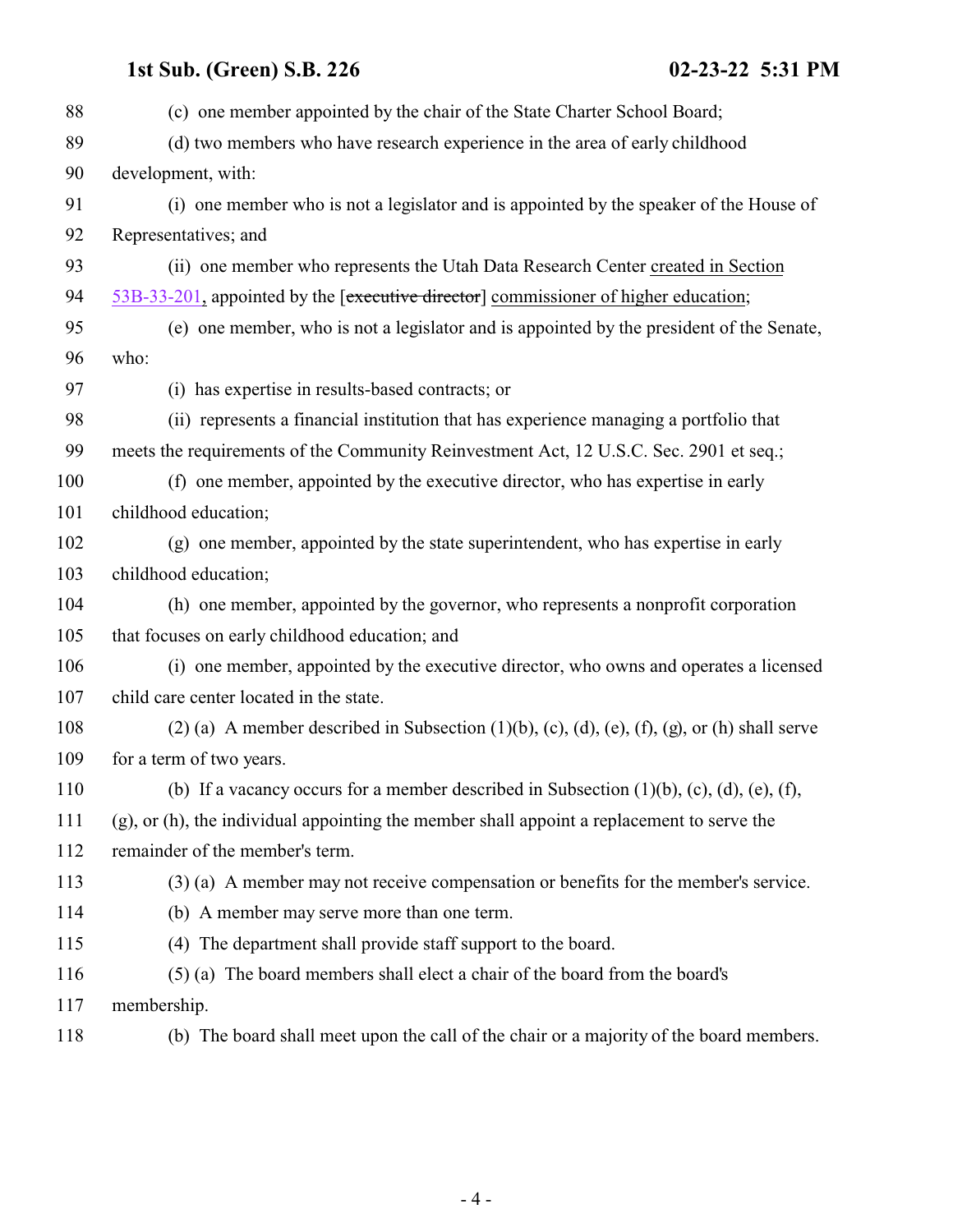### <span id="page-4-1"></span><span id="page-4-0"></span>**02-23-22 5:31 PM 1st Sub. (Green) S.B. 226**

| $02 - 23 - 22$ 5:31 PM |  |
|------------------------|--|
|                        |  |

| 119 | (6) In allocating funding received under this chapter, the board shall:                      |
|-----|----------------------------------------------------------------------------------------------|
| 120 | (a) give first priority to repayment of an investor who is a party to a results-based        |
| 121 | contract under the Laws of Utah, 2014, Chapter 304, Section 10; and                          |
| 122 | (b) determine prioritization of funding for the remaining programs described in this         |
| 123 | chapter.                                                                                     |
| 124 | Section 2. Section 53B-1-109 is amended to read:                                             |
| 125 | 53B-1-109. Coordination of higher education and public education information                 |
| 126 | technology systems -- Use of unique student identifier.                                      |
| 127 | (1) As used in this section $\left[\frac{1}{2}, \frac{1}{2}\right]$ :                        |
| 128 | (a) "Center" means the Utah Data Research Center created in Section 53B-33-201.              |
| 129 | (b) "Institution of higher education" means an institution of higher education described     |
| 130 | in Section 53B-1-102.                                                                        |
| 131 | (c) student identifier" means the same as that term is defined in Section 53E-4-308.         |
| 132 | (2) The board and State Board of Education, in collaboration with the center, shall:         |
| 133 | (a) coordinate public education and higher education information technology systems          |
| 134 | to allow individual student academic achievement to be tracked through both education        |
| 135 | systems in accordance with this section and Section 53E-4-308[.]; and                        |
| 136 | (b) coordinate access to the unique student identifier of a public education student who     |
| 137 | later attends an institution of higher education.                                            |
| 138 | (3) Information technology systems used at an institution [within the state system] of       |
| 139 | higher education shall use the unique student identifier of all students who have previously |
| 140 | been assigned a unique student identifier.                                                   |
| 141 | Section 3. Section 53B-28-501 is enacted to read:                                            |
| 142 | Part 5. Higher Education Student Data Protection                                             |
| 143 | 53B-28-501. Definitions.                                                                     |
| 144 | As used in this part:                                                                        |
| 145 | (1) "Advisory group" means the institution of higher education privacy advisory group        |
| 146 | established by the state privacy officer under Section 53B-28-502.                           |
| 147 | (2) "Aggregate data" means data that:                                                        |
| 148 | (a) are totaled and reported at the group, cohort, class, course, institution, region, or    |
| 149 | state level, with at least 10 individuals in the level; and                                  |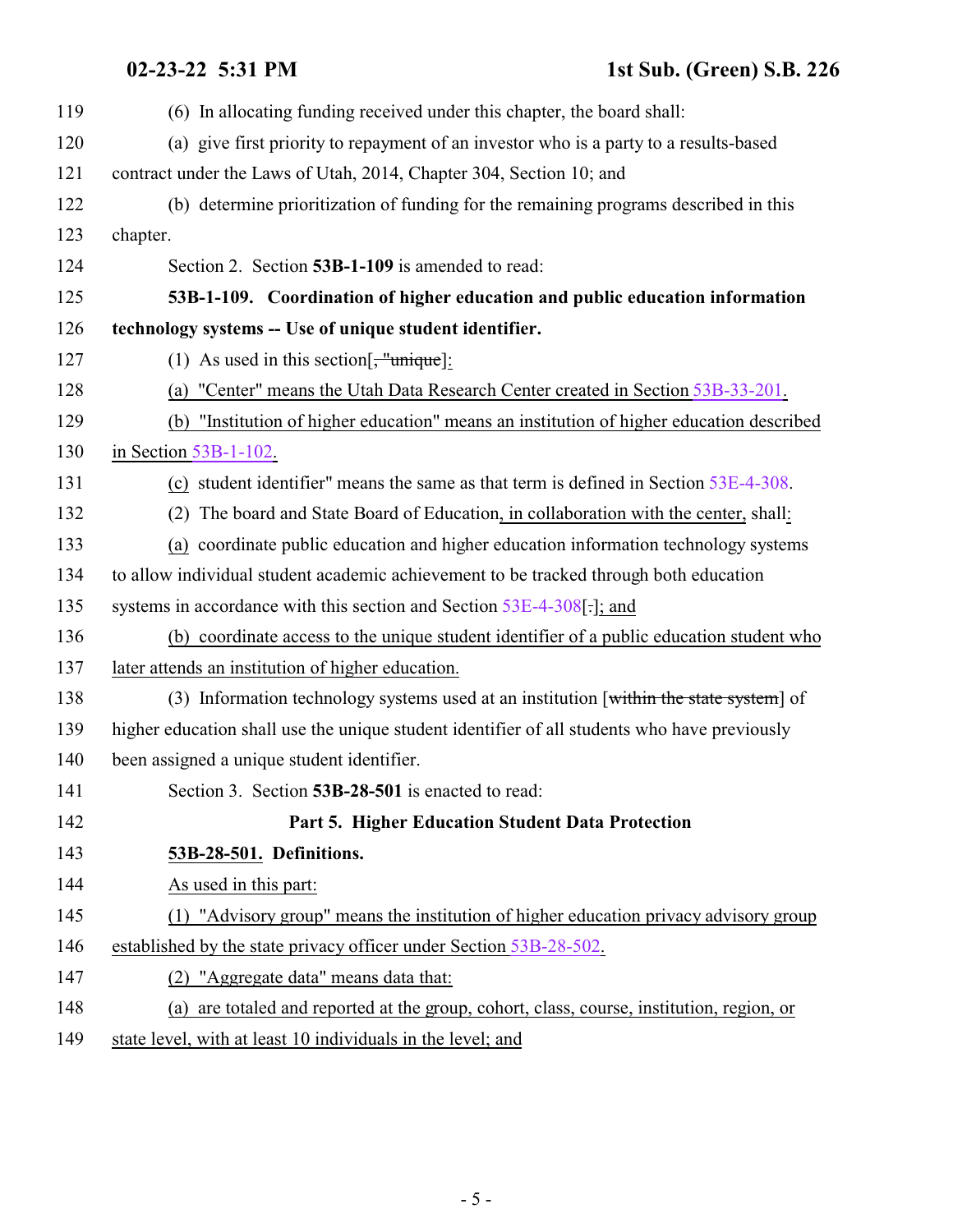| 150 | (b) do not reveal personally identifiable student data.                                      |
|-----|----------------------------------------------------------------------------------------------|
| 151 | (3) "Data breach" means an unauthorized release of or unauthorized access to                 |
| 152 | personally identifiable student data that an education entity maintains.                     |
| 153 | (4) "Data governance plan" means an education entity's comprehensive plan for                |
| 154 | managing education data that:                                                                |
| 155 | (a) incorporates reasonable data industry best practices to maintain and protect student     |
| 156 | data and other education-related data;                                                       |
| 157 | (b) describes the role, responsibility, and authority of the board or an institution privacy |
| 158 | officer;                                                                                     |
| 159 | (c) provides for necessary technical assistance, training, support, and auditing;            |
| 160 | (d) describes the process for sharing student data between the education entity and          |
| 161 | another person;                                                                              |
| 162 | (e) describes the education entity's data expungement process, including how to              |
| 163 | respond to requests for expungement;                                                         |
| 164 | (f) describes the data breach response process; and                                          |
| 165 | (g) is published annually and available on the institution's website or the Utah System      |
| 166 | of Higher Education's website.                                                               |
| 167 | (5) "Education entity" means the Utah Board of Higher Education or an institution.           |
| 168 | "Higher education privacy officer" means a privacy officer that the board designates<br>(6)  |
| 169 | under Section 53G-28-503.                                                                    |
| 170 | "Institution" means an institution of higher education described in Section<br>(7)           |
| 171 | 53B-1-102.                                                                                   |
| 172 | (8) "Minor" means a person younger than 18 years old.                                        |
| 173 | (9) (a) "Personally identifiable student data" means student data that identifies or is      |
| 174 | used by the holder to identify a student.                                                    |
| 175 | (b) "Personally identifiable student data" includes:                                         |
| 176 | a student's first and last name;<br>(i)                                                      |
| 177 | the first and last name of a student's family member;<br>(i)                                 |
| 178 | a student's or a student's family's home or physical address;<br>(iii)                       |
| 179 | a student's email address or other online contact information;<br>(1V)                       |
| 180 | a student's telephone number;<br>(V)                                                         |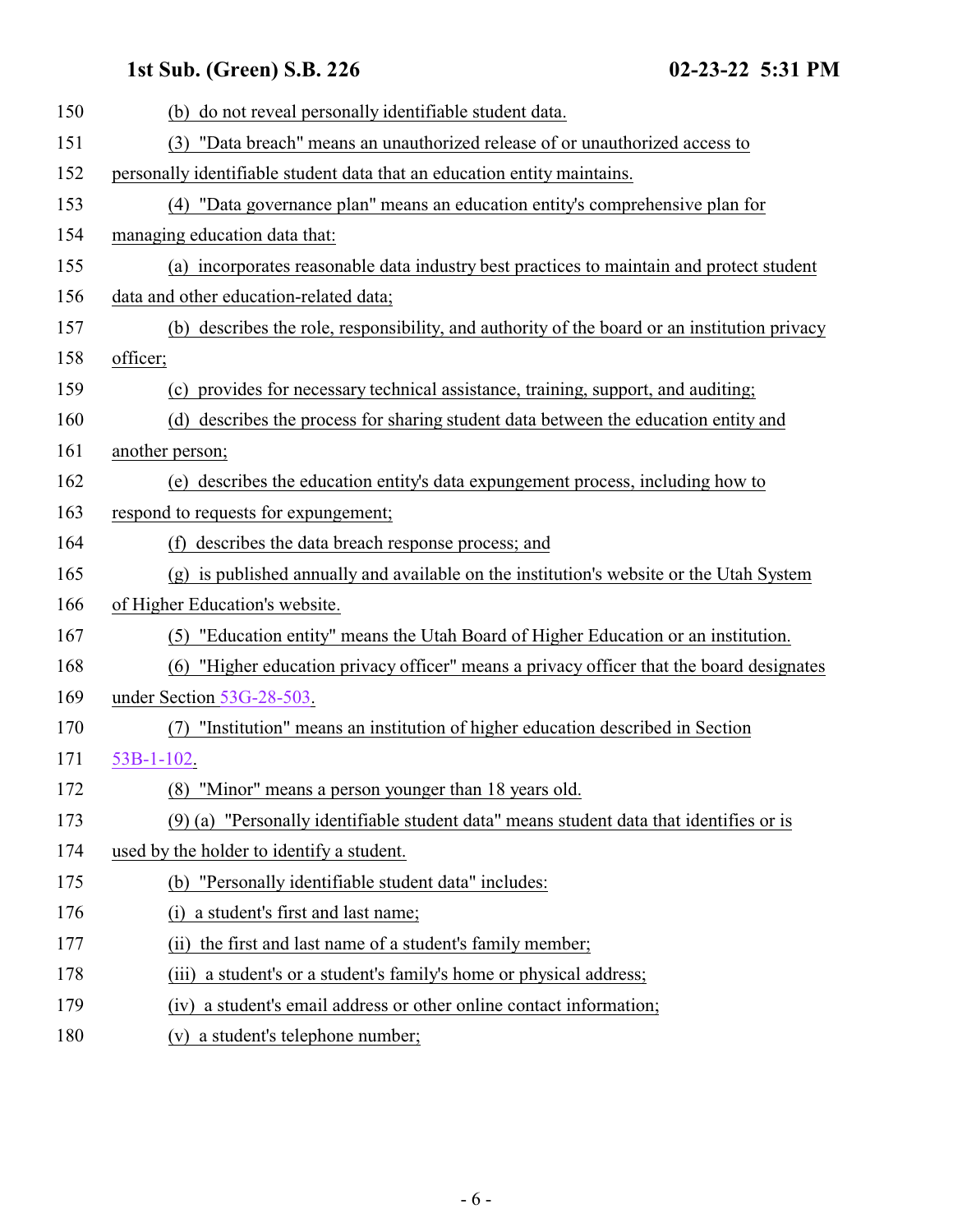<span id="page-6-0"></span>

| 181 | (vi) a student's social security number;                                                          |
|-----|---------------------------------------------------------------------------------------------------|
| 182 | (vii) a student's biometric identifier;                                                           |
| 183 | (viii) a student's health or disability data;                                                     |
| 184 | a student's education entity student identification number;<br>(ix)                               |
| 185 | (x) a student's social media user name and password or alias;                                     |
| 186 | (xi) if associated with personally identifiable student data, the student's persistent            |
| 187 | identifier, including:                                                                            |
| 188 | (A) a customer number held in a cookie; or                                                        |
| 189 | (B) a processor serial number;                                                                    |
| 190 | (xii) a combination of a student's last name or photograph with other information that            |
| 191 | together permits a person to contact the student online;                                          |
| 192 | (xiii) information about a student or a student's family that a person collects online and        |
| 193 | combines with other personally identifiable student data to identify the student; and             |
| 194 | (xiv) information that, alone or in combination, is linked or linkable to a specific              |
| 195 | student that would allow a reasonable person in the school community, who does not have           |
| 196 | personal knowledge of the relevant circumstances, to identify the student with reasonable         |
| 197 | certainty.                                                                                        |
| 198 | "State privacy officer" means the state privacy officer described in Section<br>(10)              |
| 199 | $67 - 3 - 13$ .                                                                                   |
| 200 | "Student" means an individual enrolled in an institution.<br>(11)                                 |
| 201 | (12) (a) "Student data" means information about a student at the individual student               |
| 202 | level.                                                                                            |
| 203 | (b) "Student data" does not include aggregate or de-identified data.                              |
| 204 | (13) "Third-party contractor" means a person who:                                                 |
| 205 | (a) is not an institution or an employee of an institution; and                                   |
| 206 | (b) pursuant to a contract with an education entity, collects or receives student data in         |
| 207 | order to provide a product or service, as described in the contract, if the product or service is |
| 208 | not related to school photography, yearbooks, graduation announcements, or a similar product      |
| 209 | or service.                                                                                       |
| 210 | Section 4. Section 53B-28-502 is enacted to read:                                                 |
| 211 | 53B-28-502. State student data protection governance.                                             |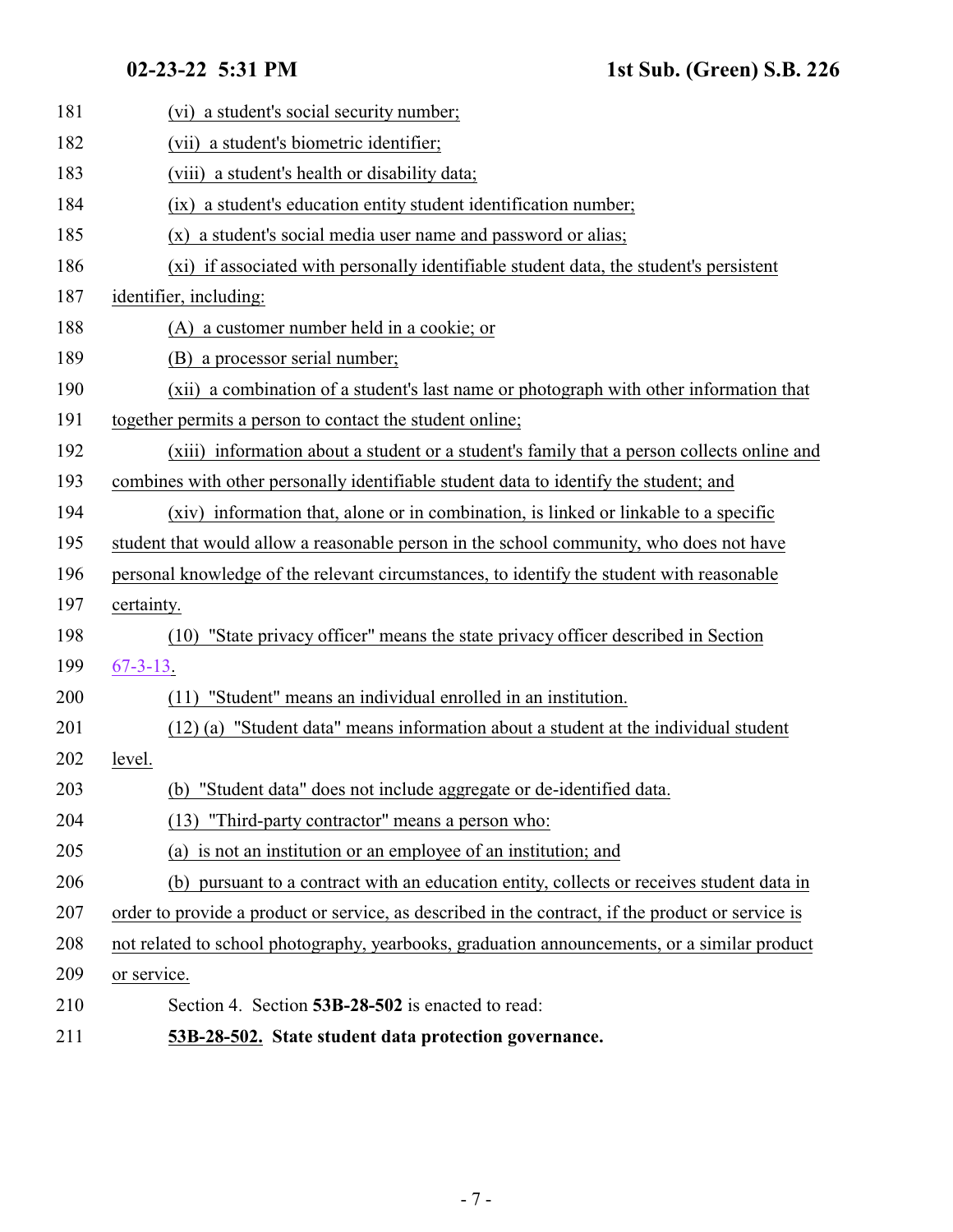<span id="page-7-0"></span>

| 212 | The state privacy officer shall establish a higher education privacy advisory group<br>(1)  |
|-----|---------------------------------------------------------------------------------------------|
| 213 | to advise institutions and institution boards of trustees on student data protection.       |
| 214 | The advisory group shall consist of:<br>(2)                                                 |
| 215 | the state privacy officer;<br>(a)                                                           |
| 216 | (b) the higher education privacy officer; and                                               |
| 217 | (c) the following members, appointed by the commissioner of higher education:               |
| 218 | at least one Utah system of higher education employee; and<br>(i)                           |
| 219 | (ii) at least one representative of the Utah Board of Higher Education.                     |
| 220 | The advisory group shall:<br>(3)                                                            |
| 221 | discuss and make recommendations to the board and institutions regarding:<br>(a)            |
| 222 | existing and proposed:<br>(i)                                                               |
| 223 | (A) board rules; or                                                                         |
| 224 | (B) board policies of the Utah Board of Higher Education or institutions; and               |
| 225 | training on protecting student data privacy; and<br>(ii)                                    |
| 226 | (b) perform other tasks related to student data protection as designated by the Utah        |
| 227 | Board of Higher Education.                                                                  |
| 228 | (4) The state privacy officer shall:                                                        |
| 229 | provide training and support to institution boards and employees; and<br>(a)                |
| 230 | (b) produce:                                                                                |
| 231 | resource materials;<br>$\left( i\right)$                                                    |
| 232 | model data governance plans;<br>(i)                                                         |
| 233 | (iii) model forms for institution student data protection governance; and                   |
| 234 | (iv) a model data collection notice.                                                        |
| 235 | The board shall:<br>(5)                                                                     |
| 236 | create and maintain a data governance plan; and<br>(a)                                      |
| 237 | (b) annually publish the data governance plan on the Utah System of Higher Education        |
| 238 | website.                                                                                    |
| 239 | Section 5. Section 53B-28-503 is enacted to read:                                           |
| 240 | 53B-28-503. Institution student data protection governance.                                 |
| 241 | (1) (a) An institution shall adopt policies to protect student data in accordance with this |
| 242 | part and board rule.                                                                        |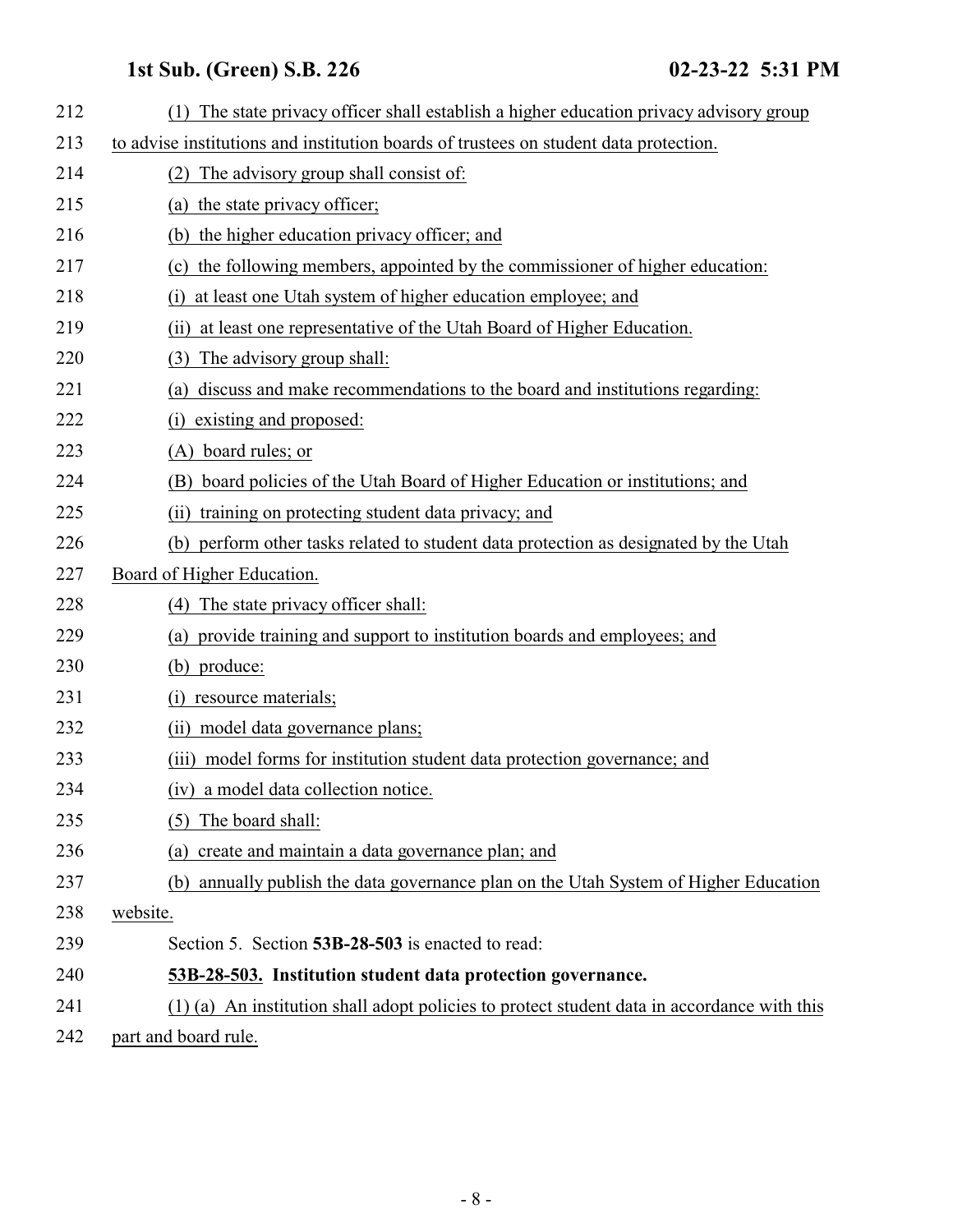<span id="page-8-1"></span><span id="page-8-0"></span>

| 243 | (b) The policies described in Subsection $(1)(a)$ shall take into account the specific         |
|-----|------------------------------------------------------------------------------------------------|
| 244 | needs and priorities of the institution.                                                       |
| 245 | The board shall designate a higher education privacy officer.<br>(2)                           |
| 246 | The higher education privacy officer shall:<br>(3)                                             |
| 247 | (a) verify compliance with student privacy laws, rules, and policies throughout the            |
| 248 | Utah System of Higher Education;                                                               |
| 249 | (b) support institutions in developing data governance plans and student data privacy          |
| 250 | training; and                                                                                  |
| 251 | (c) act as the primary point of contact for the state privacy officer.                         |
| 252 | (4) An institution shall:                                                                      |
| 253 | (a) designate an individual to act as the primary contact for the higher education             |
| 254 | privacy officer;                                                                               |
| 255 | (b) create and maintain an institution:                                                        |
| 256 | (i) data governance plan; and                                                                  |
| 257 | (ii) record of student data privacy training; and                                              |
| 258 | (c) annually publish the institution's data governance plan on the institution's website.      |
| 259 | Section 6. Section 53B-28-504 is enacted to read:                                              |
| 260 | 53B-28-504. Notification of significant data breach.                                           |
| 261 | (1) If a significant data breach occurs at an institution, the institution shall notify each   |
| 262 | student whose personally-identifiable student data was disclosed.                              |
| 263 | In accordance with Title 63G, Chapter 3, Utah Administrative Rulemaking Act, the               |
| 264 | board shall make rules to define a significant data breach described in Subsection (1).        |
| 265 | Section 7. Section 53B-28-505 is enacted to read:                                              |
| 266 | 53B-28-505. Third-party contractors.                                                           |
| 267 | (1) A third-party contractor shall use personally identifiable student data received           |
| 268 | under a contract with an education entity strictly for the purpose of providing the contracted |
| 269 | product or service within the negotiated contract terms.                                       |
| 270 | (2) When contracting with a third-party contractor, an education entity, or a                  |
| 271 | government agency contracting on behalf of an education entity, shall require the following    |
| 272 | provisions in the contract:                                                                    |
| 273 | (a) requirements and restrictions related to the collection, use, storage, or sharing of       |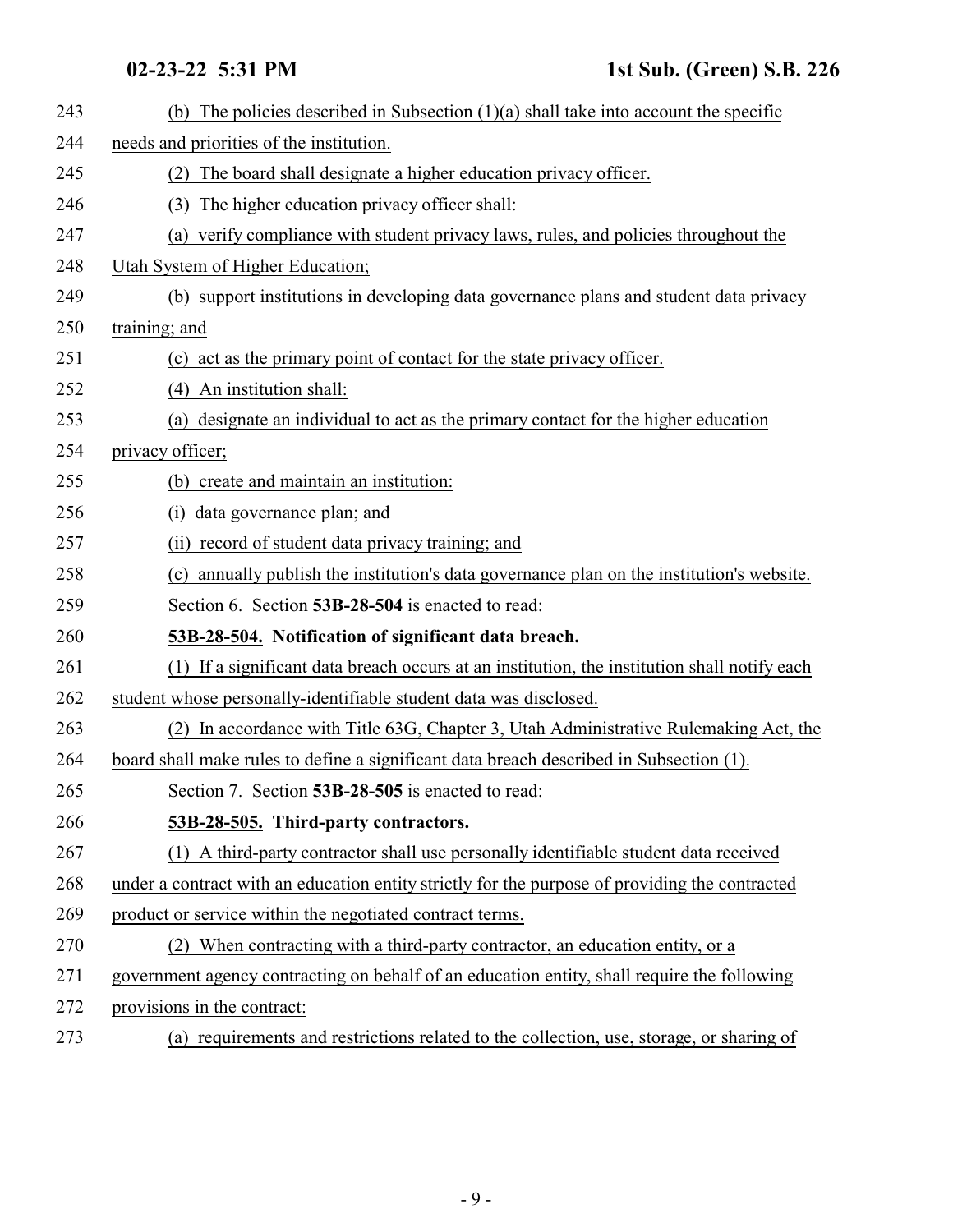| 274 | student data by the third-party contractor that are necessary for the education entity to ensure   |
|-----|----------------------------------------------------------------------------------------------------|
| 275 | compliance with the provisions of this part and board rule;                                        |
| 276 | (b) a description of a person, or type of person, including an affiliate of the third-party        |
| 277 | contractor, with whom the third-party contractor may share student data;                           |
| 278 | (c) provisions that, at the request of the education entity, govern the deletion of the            |
| 279 | student data received by the third-party contractor;                                               |
| 280 | (d) except as provided in Subsection (4) and if required by the education entity,                  |
| 281 | provisions that prohibit the secondary use of personally identifiable student data by the          |
| 282 | third-party contractor; and                                                                        |
| 283 | (e) an agreement by the third-party contractor that, at the request of the education entity        |
| 284 | that is a party to the contract, the education entity or the education entity's designee may audit |
| 285 | the third-party contractor to verify compliance with the contract.                                 |
| 286 | (3) As authorized by law or court order, a third-party contractor shall share student data         |
| 287 | as requested by law enforcement.                                                                   |
| 288 | (4) A third-party contractor, as authorized by contract, may:                                      |
| 289 | (a) use student data for adaptive learning or customized student learning purposes;                |
| 290 | (b) market an educational application or product to a student if the third-party                   |
| 291 | contractor does not use student data, shared by or collected on behalf of an education entity, to  |
| 292 | market the educational application or product;                                                     |
| 293 | (c) use a recommendation engine to recommend to a student:                                         |
| 294 | content that relates to learning or employment, within the third-party contractor's<br>(i)         |
| 295 | application, if the recommendation is not motivated by payment or other consideration from         |
| 296 | another party; or                                                                                  |
| 297 | (ii) services that relate to learning or employment, within the third-party contractor's           |
| 298 | application, if the recommendation is not motivated by payment or other consideration from         |
| 299 | another party;                                                                                     |
| 300 | (d) respond to a student request for information or feedback, if the content of the                |
| 301 | response is not motivated by payment or other consideration from another party;                    |
| 302 | (e) use student data to allow or improve operability and functionality of the third-party          |
| 303 | contractor's application; or                                                                       |
| 304 | (f) identify for a student nonprofit institutions of higher education or scholarship               |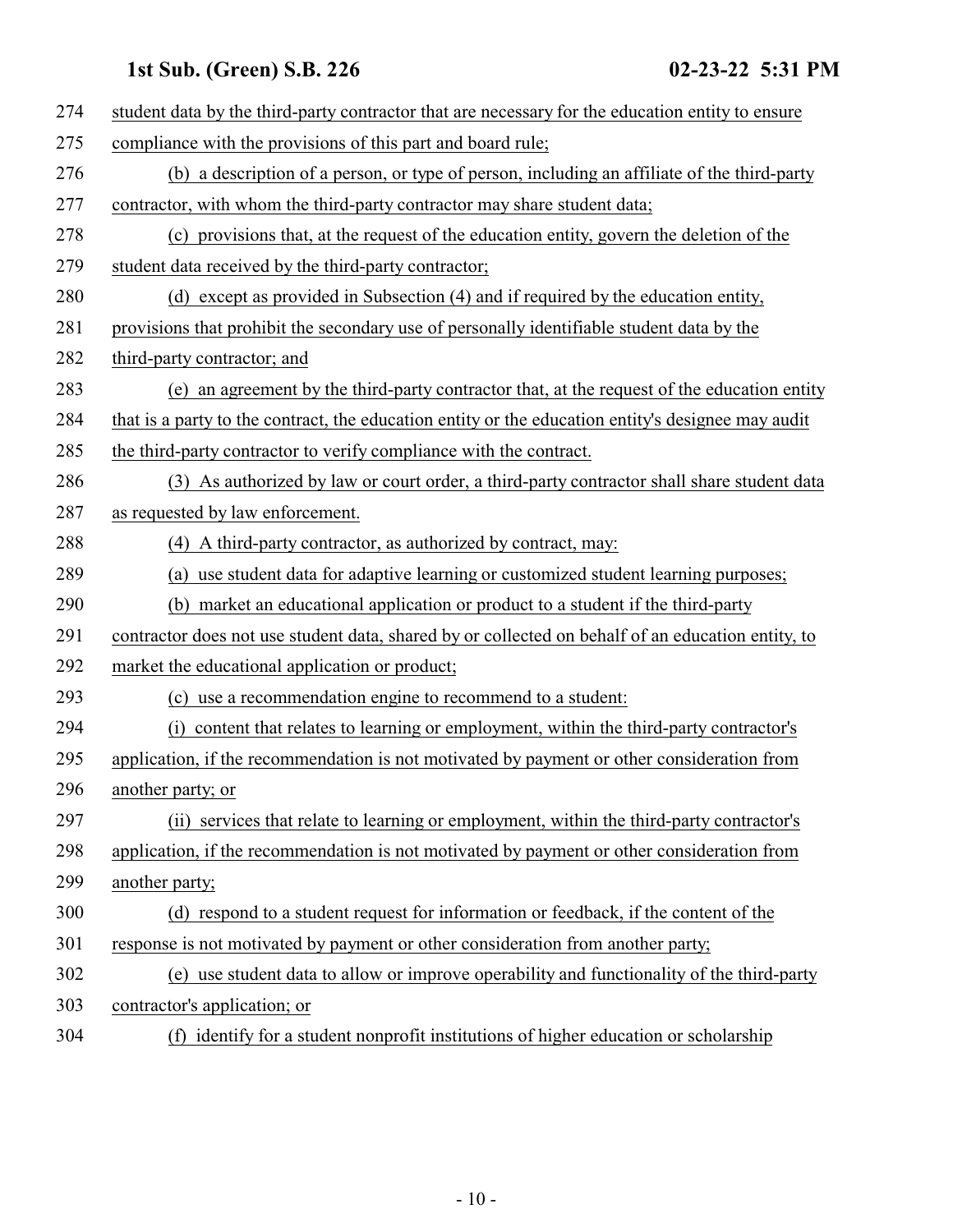| 305 | providers that are seeking students who meet specific criteria:                                     |
|-----|-----------------------------------------------------------------------------------------------------|
| 306 | (i) regardless of whether the identified nonprofit institutions of higher education or              |
| 307 | scholarship providers provide payment or other consideration to the third-party contractor; and     |
| 308 | (ii) only if the third-party contractor obtains authorization in writing from:                      |
| 309 | (A) the student's parent, if the student is a minor; or                                             |
| 310 | (B) the student.                                                                                    |
| 311 | At the completion of a contract with an education entity, if the contract has not<br>(5)            |
| 312 | been renewed, a third-party contractor shall return or delete upon the education entity's request   |
| 313 | all personally identifiable student data under the control of the education entity unless a student |
| 314 | or a minor student's parent consents to the maintenance of the personally identifiable student      |
| 315 | data.                                                                                               |
| 316 | $(6)$ (a) A third-party contractor may not:                                                         |
| 317 | except as provided in Subsection $(6)(b)$ , sell student data;<br>(i)                               |
| 318 | (ii) collect, use, or share student data, if the collection, use, or sharing of the student         |
| 319 | data is inconsistent with the third-party contractor's contract with the education entity; or       |
| 320 | (iii) use student data for targeted advertising.                                                    |
| 321 | (b) A person may obtain student data through the purchase of, merger with, or                       |
| 322 | otherwise acquiring a third-party contractor if the third-party contractor remains in compliance    |
| 323 | with this section.                                                                                  |
| 324 | The provisions of this section do not:                                                              |
| 325 | (a) apply to the use of a general audience application, including the access of a general           |
| 326 | audience application with login credentials created by a third-party contractor's application;      |
| 327 | (b) apply if the student data is shared in accordance with the education entity's                   |
| 328 | directory information policy, as described in 34 C.F.R. Sec. 99.37;                                 |
| 329 | (c) apply to the providing of Internet service; or                                                  |
| 330 | (d) impose a duty on a provider of an interactive computer service, as defined in 47                |
| 331 | U.S.C. Sec. 230, to review or enforce compliance with this section.                                 |
| 332 | (8) A provision of this section that relates to a student's student data does not apply to a        |
| 333 | third-party contractor if the education entity or third-party contractor obtains authorization from |
| 334 | the following individual, in writing, to waive that provision:                                      |
| 335 | (a) the student's parent, if the student is a minor; or                                             |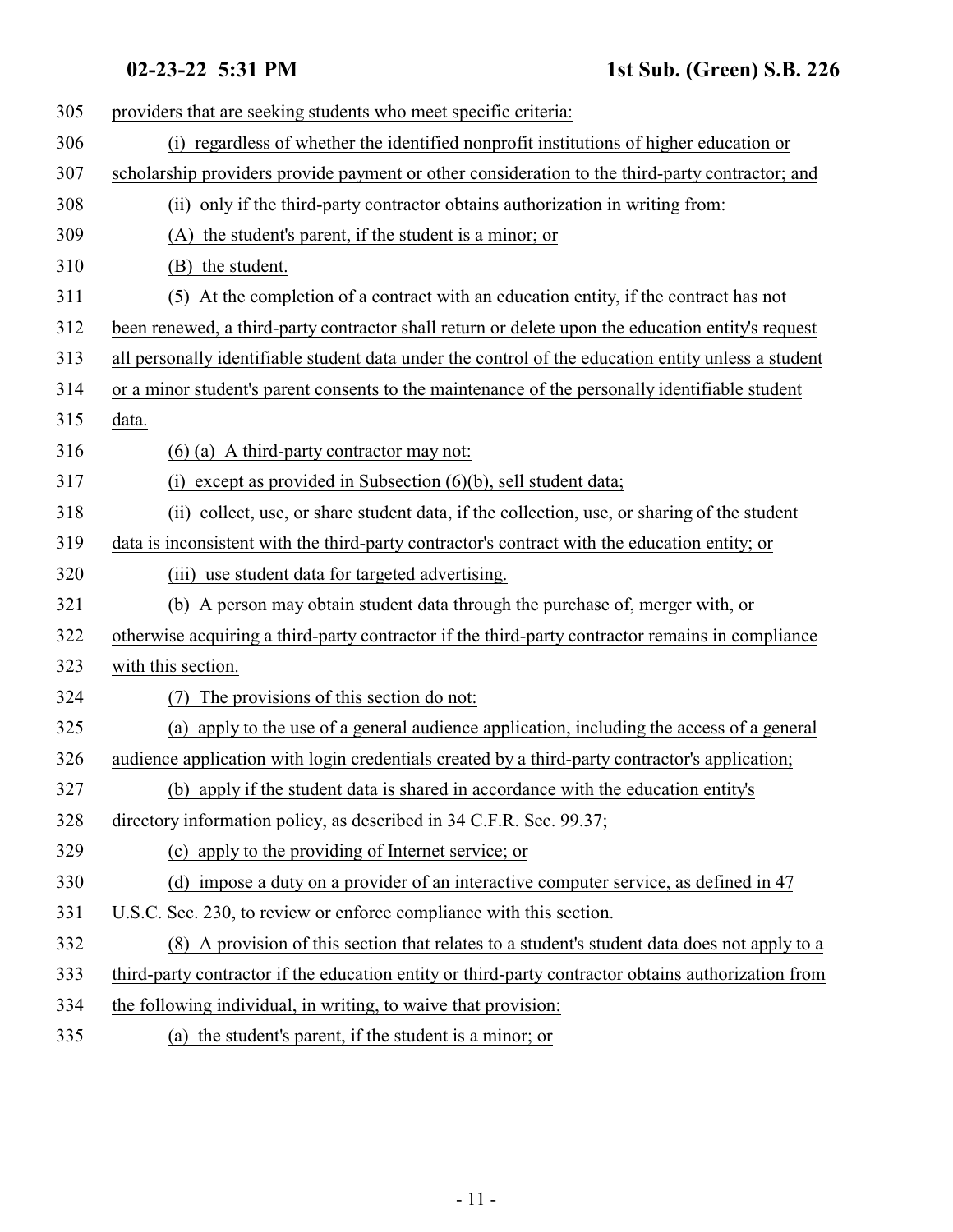<span id="page-11-0"></span>

| 336 | (b) the student.                                                                                    |
|-----|-----------------------------------------------------------------------------------------------------|
| 337 | Section 8. Section 53B-28-506 is enacted to read:                                                   |
| 338 | 53B-28-506. Penalties.                                                                              |
| 339 | (1) (a) A third-party contractor that knowingly or recklessly permits unauthorized                  |
| 340 | collecting, sharing, or use of student data under this part:                                        |
| 341 | (i) except as provided in Subsection $(1)(b)$ , may not enter into a future contract with an        |
| 342 | education entity;                                                                                   |
| 343 | (ii) may be required by the board to pay a civil penalty of up to \$25,000; and                     |
| 344 | (iii) may be required to pay:                                                                       |
| 345 | (A) the education entity's cost of notifying parents and students of the unauthorized               |
| 346 | sharing or use of student data; and                                                                 |
| 347 | (B) expenses incurred by the education entity as a result of the unauthorized sharing or            |
| 348 | use of student data.                                                                                |
| 349 | (b) An education entity may enter into a contract with a third-party contractor that                |
| 350 | knowingly or recklessly permitted unauthorized collecting, sharing, or use of student data if:      |
| 351 | (i) the education entity determines that the third-party contractor has corrected the               |
| 352 | errors that caused the unauthorized collecting, sharing, or use of student data; and                |
| 353 | (ii) the third-party contractor demonstrates:                                                       |
| 354 | (A) if the third-party contractor is under contract with the education entity, current              |
| 355 | compliance with this part; or                                                                       |
| 356 | (B) an ability to comply with the requirements of this part.                                        |
| 357 | The board may assess the civil penalty described in Subsection $(1)(a)(ii)$ in<br>(c)               |
| 358 | accordance with Title 63G, Chapter 4, Administrative Procedures Act.                                |
| 359 | (d) The board may bring an action in the district court of the county in which the office           |
| 360 | of the education entity is located, if necessary, to enforce payment of the civil penalty described |
| 361 | in Subsection $(1)(a)(ii)$ .                                                                        |
| 362 | (e) An individual who knowingly or intentionally permits unauthorized collecting,                   |
| 363 | sharing, or use of student data may be found guilty of a class A misdemeanor.                       |
| 364 | (2) (a) A student or a minor student's parent may bring an action in a court of                     |
| 365 | competent jurisdiction for damages caused by a knowing or reckless violation of Section             |
| 366 | 53B-28-505 by a third-party contractor.                                                             |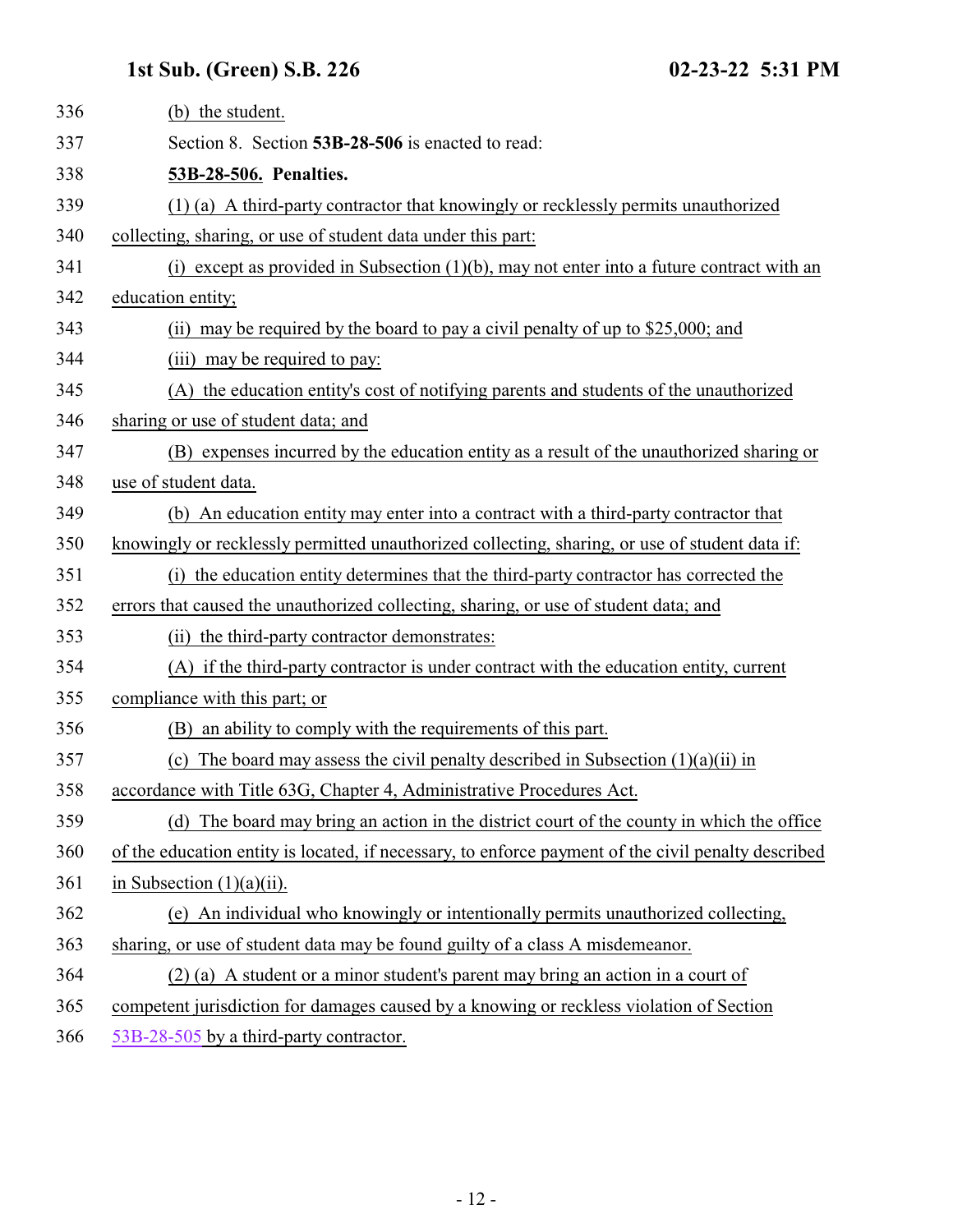<span id="page-12-1"></span><span id="page-12-0"></span>

| 367 | (b) If the court finds that a third-party contractor has violated Section 53B-28-505, the   |
|-----|---------------------------------------------------------------------------------------------|
| 368 | court may award to the parent or student:                                                   |
| 369 | (i) damages; and                                                                            |
| 370 | $(ii) \; \text{costs.}$                                                                     |
| 371 | Section 9. Section 53B-33-101, which is renumbered from Section 35A-14-102 is               |
| 372 | renumbered and amended to read:                                                             |
| 373 | 53B-33-101. Definitions.<br>$[35A-14-102]$ .                                                |
| 374 | As used in this chapter:                                                                    |
| 375 | (1) "Advisory board" means the Utah Data Research Advisory Board created in Section         |
| 376 | $[35A-14-203]$ 53B-33-203.                                                                  |
| 377 | (2) "Center" means the Utah Data Research Center created in Section 53B-33-201.             |
| 378 | (3) "Data" means any information about a person stored in a physical or electronic          |
| 379 | record.                                                                                     |
| 380 | (4) "Data research program" means the data maintained by the center in accordance           |
| 381 | with Section [35A-14-301] 53B-33-301.                                                       |
| 382 | (5) "De-identified data" means data about a person that cannot, without additional          |
| 383 | information, identify the person to another person or machine.                              |
| 384 | (6) "Director" means the director of the [Workforce Research and Analysis Division]         |
| 385 | Utah Data Research Center created in Section 53B-33-201.                                    |
| 386 | "Institution of higher education" means an institution of higher education described<br>(7) |
| 387 | in Section $53B-1-102$ .                                                                    |
| 388 | $[\overline{77}]$ (8) "Participating entity" means:                                         |
| 389 | (a) the State Board of Education, which includes the director as defined in Section         |
| 390 | 53E-10-701;                                                                                 |
| 391 | (b) the [ <i>Utah Board of Higher Education</i> ] board;                                    |
| 392 | (c) the Department of Workforce Services; and                                               |
| 393 | (d) the Department of Health and Human Services.                                            |
| 394 | "Unique student identifier" means the same as that term is defined in Section<br>(9)        |
| 395 | 53E-4-308.                                                                                  |
| 396 | Section 10. Section 53B-33-201, which is renumbered from Section 35A-14-201 is              |
| 397 | renumbered and amended to read:                                                             |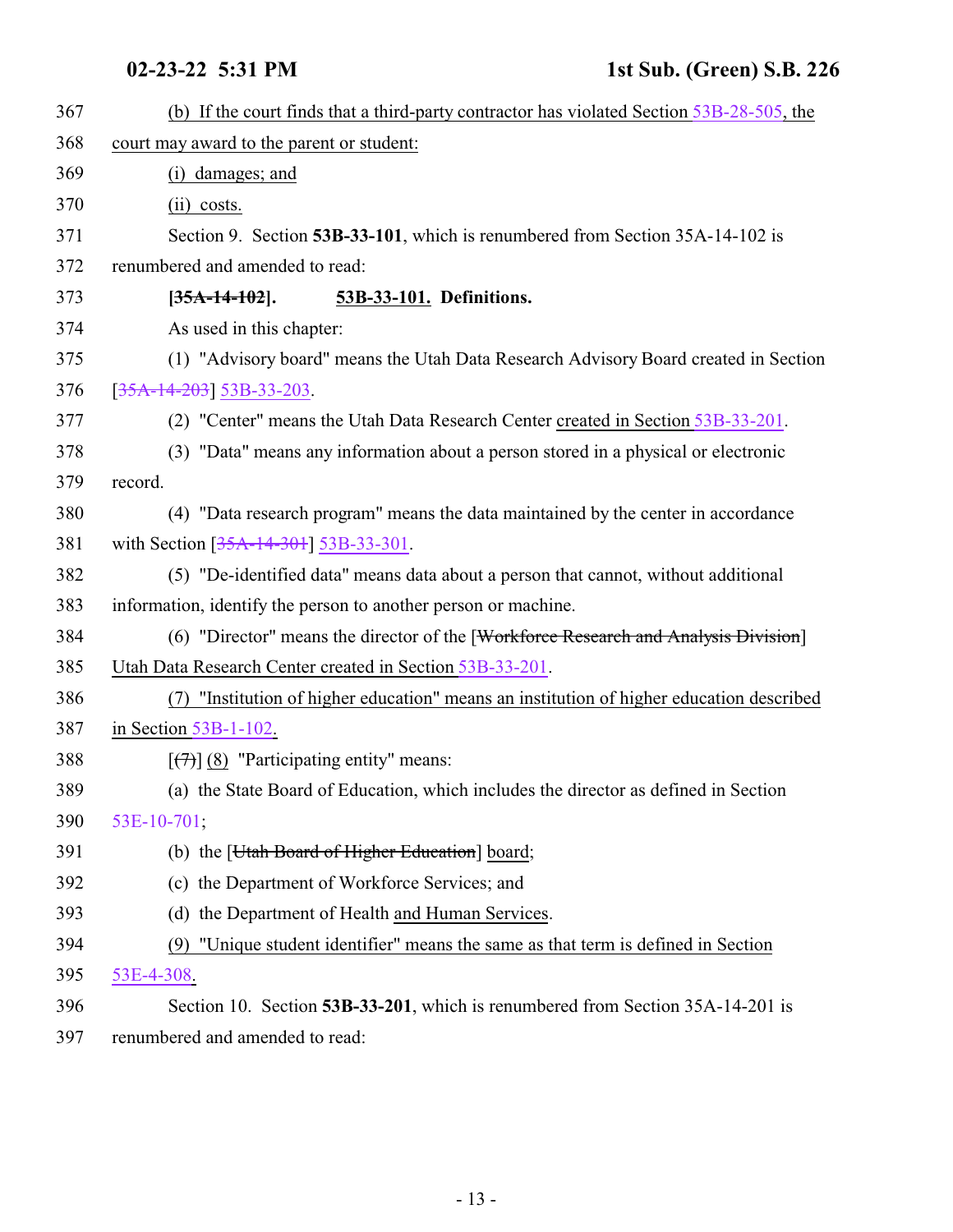<span id="page-13-0"></span>

<span id="page-13-1"></span>

| 398 | $[35A-14-201]$ .                                                 | 53B-33-201. Utah Data Research Center -- Creation.                                          |
|-----|------------------------------------------------------------------|---------------------------------------------------------------------------------------------|
| 399 |                                                                  | The Utah Data Research Center is created within the [Workforce Research and Analysis        |
| 400 | Division within the department] Utah system of higher education. |                                                                                             |
| 401 |                                                                  | Section 11. Section 53B-33-202, which is renumbered from Section 35A-14-203 is              |
| 402 | renumbered and amended to read:                                  |                                                                                             |
| 403 | $[35A-14-203]$ .                                                 | 53B-33-202. Utah Data Research Advisory Board --                                            |
| 404 | <b>Composition -- Appointment.</b>                               |                                                                                             |
| 405 |                                                                  | (1) There is created the Utah Data Research Advisory Board [in accordance with this         |
| 406 | section].                                                        |                                                                                             |
| 407 |                                                                  | (2) The [Utah Data Research Advisory Board] advisory board is composed of the               |
| 408 | following members:                                               |                                                                                             |
| 409 |                                                                  | (a) the state superintendent of the State Board of Education or the state superintendent's  |
| 410 | designee;                                                        |                                                                                             |
| 411 |                                                                  | (b) the commissioner [of higher education or the commissioner of higher education's]        |
| 412 | or the commissioner's designee;                                  |                                                                                             |
| 413 |                                                                  | (c) the executive director of the Department of Workforce Services or the executive         |
| 414 | director's designee; and                                         |                                                                                             |
| 415 |                                                                  | (d) the executive director of the Department of Health and Human Services or the            |
| 416 | executive director's designee.                                   |                                                                                             |
| 417 |                                                                  | (3) The [executive director] commissioner shall serve as chair.                             |
| 418 | (4) A member of the advisory board:                              |                                                                                             |
| 419 |                                                                  | (a) except to the extent a member's service on the advisory board is related to the         |
| 420 |                                                                  | member's duties outside of the advisory board, may not receive compensation or benefits for |
| 421 | the member's service; and                                        |                                                                                             |
| 422 |                                                                  | (b) may receive per diem and travel expenses in accordance with:                            |
| 423 | (i) Section $63A-3-106$ ;                                        |                                                                                             |
| 424 | (ii) Section $63A-3-107$ ; and                                   |                                                                                             |
| 425 |                                                                  | (iii) rules made by the Division of Finance under Sections $63A-3-106$ and $63A-3-107$ .    |
| 426 |                                                                  | Section 12. Section 53B-33-203, which is renumbered from Section 35A-14-204 is              |
| 427 | renumbered and amended to read:                                  |                                                                                             |
| 428 | $[35A-14-204]$ .                                                 | 53B-33-203. Director -- Additional staff -- Administrative                                  |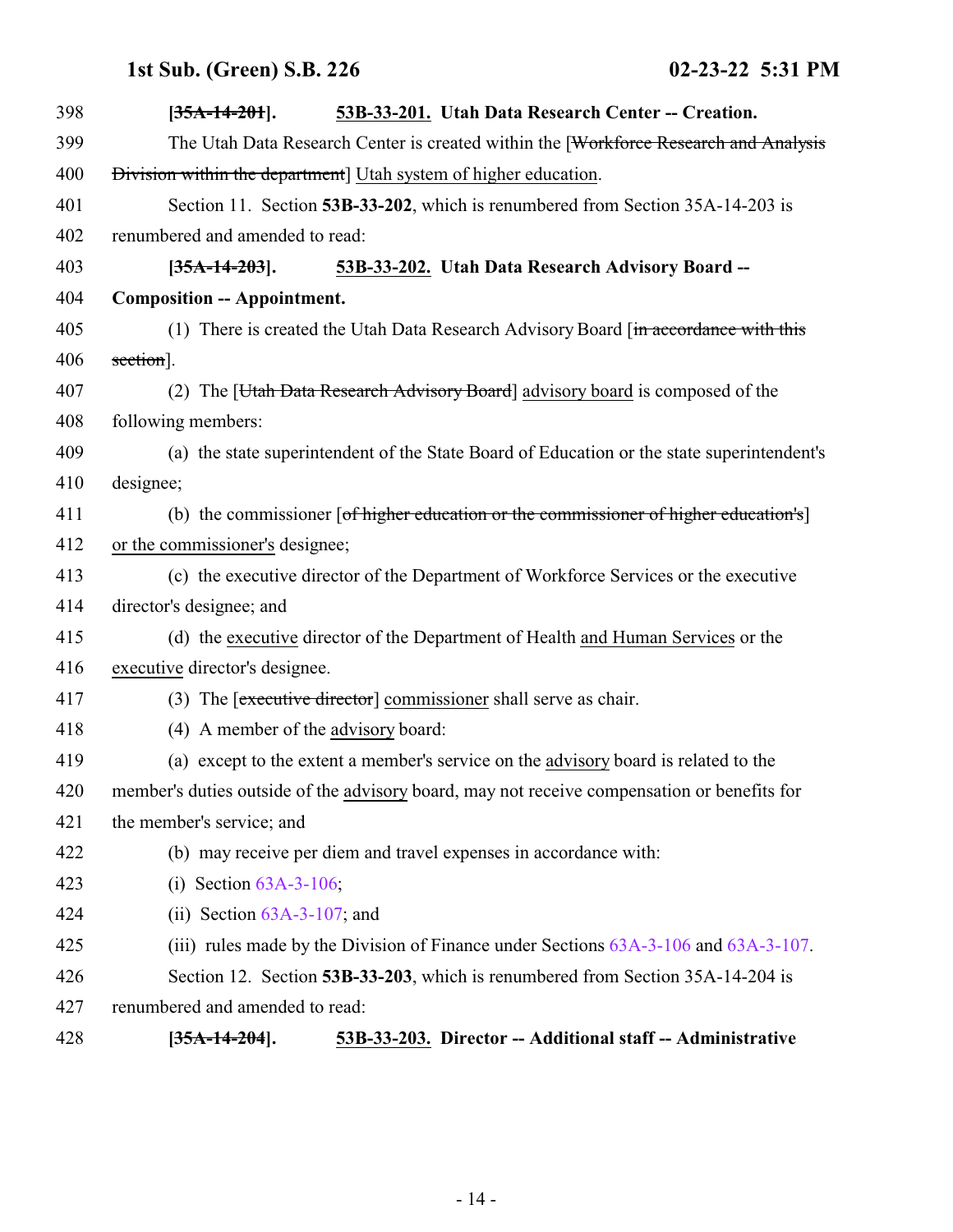<span id="page-14-0"></span>

| 429 | support.                                                                                        |
|-----|-------------------------------------------------------------------------------------------------|
| 430 | (1) The commissioner shall appoint a director $[\text{shall}]$ to manage the day-to-day         |
| 431 | operations of the center.                                                                       |
| 432 | (2) The director may, with the [ <del>department's</del> ] commissioner's approval, hire staff, |
| 433 | including:                                                                                      |
| 434 | (a) data scientists;                                                                            |
| 435 | (b) data technology experts; and                                                                |
| 436 | (c) data security experts.                                                                      |
| 437 | Section 13. Section 53B-33-301, which is renumbered from Section 35A-14-301 is                  |
| 438 | renumbered and amended to read:                                                                 |
| 439 | $[35A-14-301]$ .<br>53B-33-301. Data research program.                                          |
| 440 | (1) The center shall establish a data research program for the purpose of analyzing data        |
| 441 | that is:                                                                                        |
| 442 | (a) collected over time;                                                                        |
| 443 | (b) aggregated from multiple sources; and                                                       |
| 444 | (c) connected and de-identified.                                                                |
| 445 | (2) The center may, in order to establish the data research program described in                |
| 446 | Subsection (1):                                                                                 |
| 447 | (a) acquire property or equipment in order to store aggregated, connected, and                  |
| 448 | de-identified data derived from data contributed by the participating entities; or              |
| 449 | (b) contract with a private entity in accordance with Title 63G, Chapter 6a, Utah               |
| 450 | Procurement Code, or with a state government entity to:                                         |
| 451 | (i) store aggregated, connected, and de-identified data derived from data contributed by        |
| 452 | the participating entities; or                                                                  |
| 453 | (ii) utilize existing aggregated, connected, and de-identified data maintained by a state       |
| 454 | government entity.                                                                              |
| 455 | (3) A participating entity shall contribute data to the data research program described in      |
| 456 | Subsection (1) within guidelines established by the center.                                     |
| 457 | (4) The center may only release data maintained by the center in accordance with the            |
| 458 | procedures described in this chapter.                                                           |
|     |                                                                                                 |

(5) The center shall: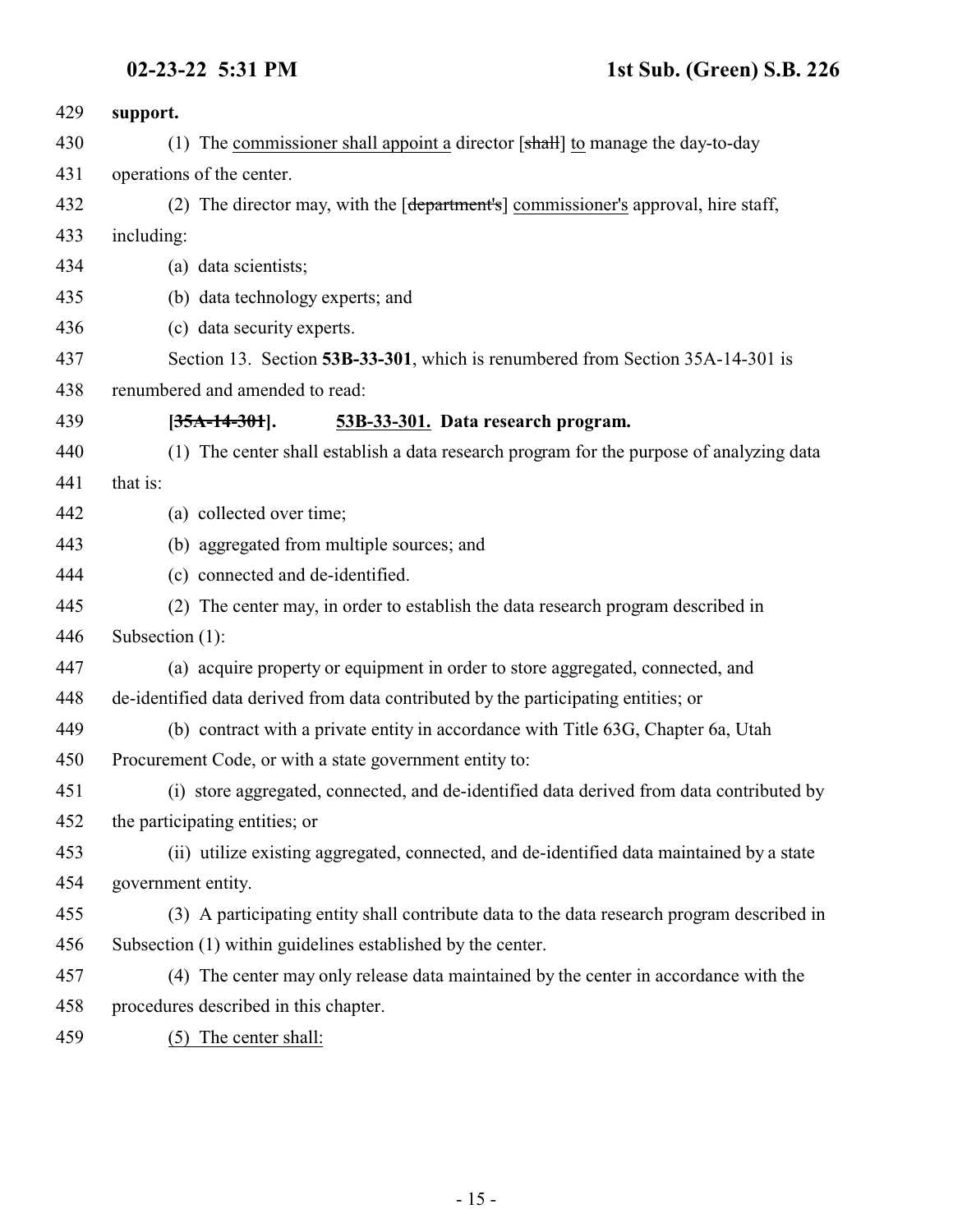<span id="page-15-0"></span>

| 460 | (a) as directed by the board, serve as a repository in the state of data from institutions      |
|-----|-------------------------------------------------------------------------------------------------|
| 461 | of higher education;                                                                            |
| 462 | (b) collaborate with the board and the State Board of Education to coordinate access to         |
| 463 | the unique student identifier of a public education student who later attends an institution of |
| 464 | higher education in accordance with Sections 53B-1-109 and 53E-4-308;                           |
| 465 | (c) develop, establish, and maintain programs that promote access to data from                  |
| 466 | institutions of higher education;                                                               |
| 467 | (d) identify initiatives that leverage education data that will improve a state citizen's       |
| 468 | ability to:                                                                                     |
| 469 | access services at an institution of higher education; or<br>(i)                                |
| 470 | graduate with a postsecondary certificate or degree; and<br>(ii)                                |
| 471 | perform all other duties provided in this chapter.<br>(e)                                       |
| 472 | The director shall identify the resources necessary to successfully implement<br>(6)            |
| 473 | initiatives described in Subsection $(5)(d)$ , in accordance with Section 53B-7-101.            |
| 474 | The center may:<br>(7)                                                                          |
| 475 | employ staff necessary to carry out the center's duties;<br>(a)                                 |
| 476 | (b) purchase, own, create, or maintain equipment necessary to:                                  |
| 477 | collect data from the participating entities;<br>(i)                                            |
| 478 | connect and de-identify data collected by the center;<br>(ii)                                   |
| 479 | store connected and de-identified data; or<br>(iii)                                             |
| 480 | conduct research on data stored or obtained by the center; or<br>(iv)                           |
| 481 | contract with a private entity, another state or federal entity, or a political<br>(c)          |
| 482 | subdivision of the state to carry out the center's duties as provided in this chapter.          |
| 483 | $[5]$ (8) The data research program is not subject to Title 63G, Chapter 2, Government          |
| 484 | Records Access and Management Act.                                                              |
| 485 | Section 14. Section 53B-33-302, which is renumbered from Section 35A-14-302 is                  |
| 486 | renumbered and amended to read:                                                                 |
| 487 | 53B-33-302. Data research requests.<br>$[35A-14-302]$ .                                         |
| 488 | (1) The center shall use data that the center maintains or that a participating entity          |
| 489 | contributes to the data research program under Section [35A-14-301] 53B-33-301 to conduct       |
| 490 | research for the purpose of developing public policy for the state.                             |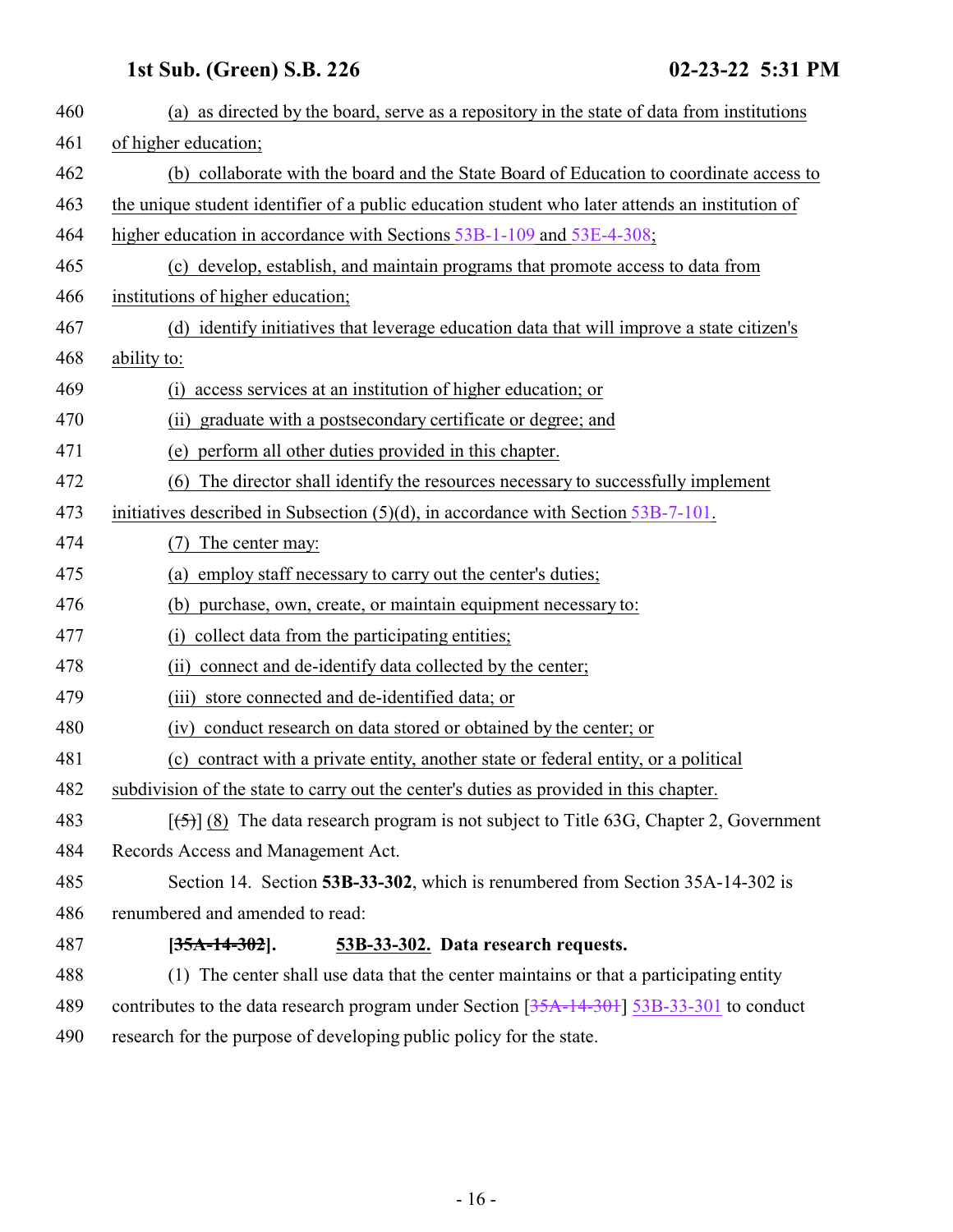| 491 | (2) The director, with consultation by the advisory board, shall create a prioritized list        |
|-----|---------------------------------------------------------------------------------------------------|
| 492 | of data research for the center to conduct using the data research program each year.             |
| 493 | $(3)$ (a) In developing the list described in Subsection (2), the center shall accept data        |
| 494 | research requests from:                                                                           |
| 495 | (i) a legislative committee or a legislative staff office;                                        |
| 496 | (ii) the governor or an executive branch agency;                                                  |
| 497 | (iii) the State Board of Education; and                                                           |
| 498 | (iv) the [ <i>Utah Board of Higher Education</i> ] board.                                         |
| 499 | $(f(b)$ The department shall begin accepting the data research requests described in              |
| 500 | Subsection $(3)(a)$ on July 1, 2017.                                                              |
| 501 | $[\text{(-c)}]$ (b) The center shall report the list described in Subsection (2) to the Education |
| 502 | Interim Committee before December 1 of each year.                                                 |
| 503 | (4) In addition to conducting data research in accordance with the prioritized list               |
| 504 | described in Subsection (2), the center may use additional resources to prepare data research at  |
| 505 | the request of:                                                                                   |
| 506 | (a) a state government entity;                                                                    |
| 507 | (b) a political subdivision of the state;                                                         |
| 508 | (c) a private entity; or                                                                          |
| 509 | (d) a member of the public.                                                                       |
| 510 | (5) The director, with approval by the advisory board, shall determine, for a data                |
| 511 | research request described in Subsection (4):                                                     |
| 512 | (a) whether the center has the resources to complete the data research request;                   |
| 513 | (b) the order in which the center shall complete the data research request, if at all; and        |
| 514 | (c) a reasonable estimated cost for the request.                                                  |
| 515 | The center, after evaluating a request under Subsection (5), shall:<br>(6)                        |
| 516 | (a) provide the person that requested the data research with a cost estimate; and                 |
| 517 | (b) require, before accepting a data research request, that the person that submitted the         |
| 518 | data research request agree to pay, once the data research is complete, the full cost of          |
| 519 | completing the data research request as determined by the center under Subsection (5).            |
| 520 | (7) The center shall make available to the public, on a website maintained by the                 |
| 521 | center, any data research request that the center completes under this section.                   |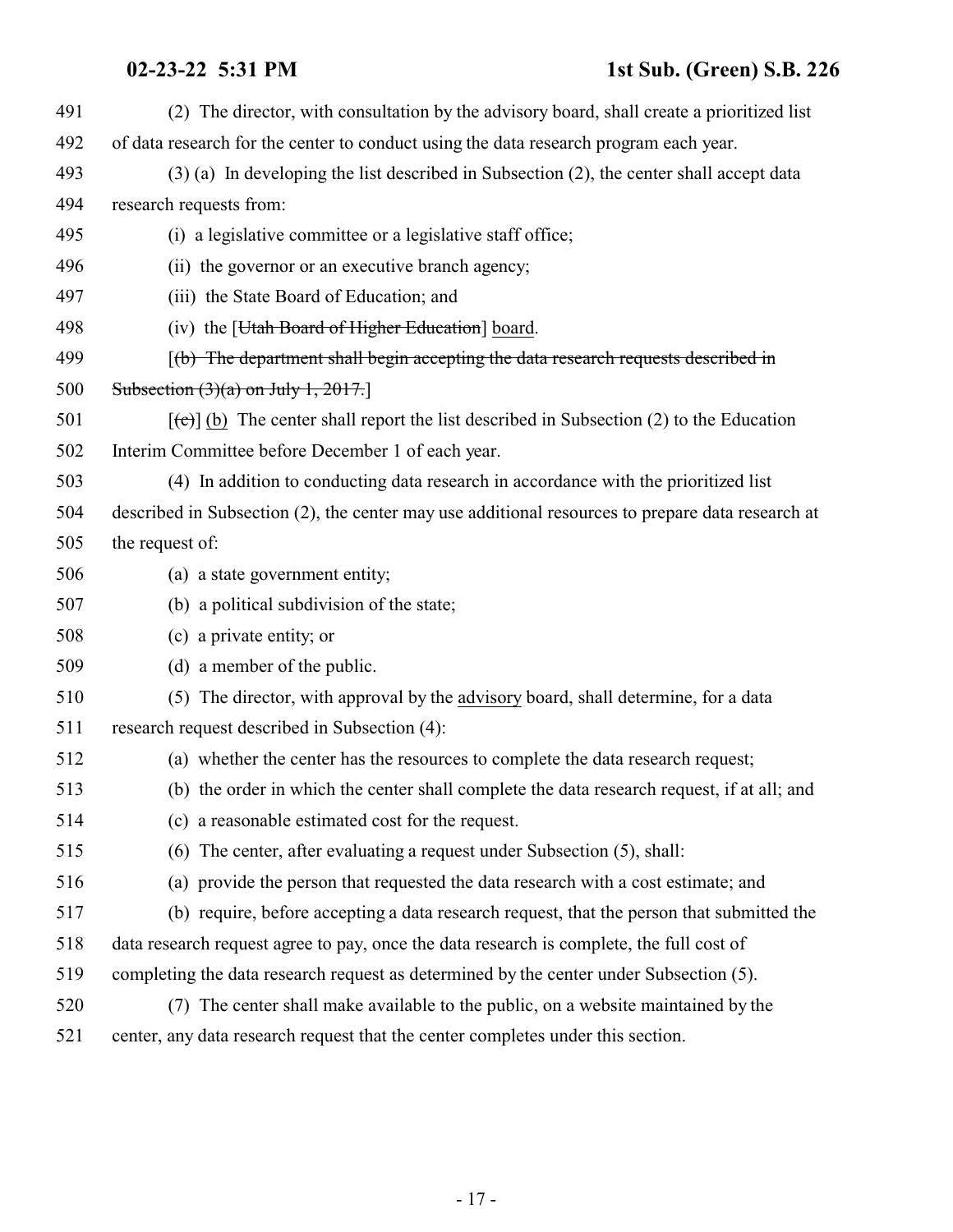<span id="page-17-0"></span>

| 522 | (8) The center shall ensure that any data contained in a completed data research request          |
|-----|---------------------------------------------------------------------------------------------------|
| 523 | is de-identified.                                                                                 |
| 524 | (9) The center shall:                                                                             |
| 525 | (a) establish, by rule made in accordance with Title 63G, Chapter 3, Utah                         |
| 526 | Administrative Rulemaking Act:                                                                    |
| 527 | (i) procedures for submitting a data research request under this section;                         |
| 528 | (ii) criteria to determine how to prioritize data research requests; and                          |
| 529 | (iii) minimum standards for information a person is required to include in a data                 |
| 530 | research request; and                                                                             |
| 531 | (b) create a fee schedule in accordance with Section $63J-1-504$ for completing a data            |
| 532 | research request.                                                                                 |
| 533 | (10) In addition to submitting a data research request under Subsection (4), a                    |
| 534 | participating entity, executive branch agency, or legislative staff office may request, and the   |
| 535 | center may release, a data set from the data research program if the data set is:                 |
| 536 | (a) connected;                                                                                    |
| 537 | (b) aggregated; and                                                                               |
| 538 | (c) de-identified.                                                                                |
| 539 | $(11)$ (a) The center shall use any fee the center collects under this section to cover the       |
| 540 | center's costs to administer this chapter.                                                        |
| 541 | (b) The center shall deposit any fee the center collects under this section not used to           |
| 542 | cover the center's costs into the General Fund.                                                   |
| 543 | Section 15. Section 53B-33-303, which is renumbered from Section 35A-14-303 is                    |
| 544 | renumbered and amended to read:                                                                   |
| 545 | $[35A-14-303]$ .<br>53B-33-303. Data visualization access.                                        |
| 546 | (1) In addition to performing data research and responding to data research requests              |
| 547 | under Section $[35A-14-302]$ 53B-33-302, the center shall create an online data visualization     |
| 548 | portal that provides access to the public to connected, aggregated, and de-identified data in the |
| 549 | program.                                                                                          |
| 550 | (2) The data visualization portal described in Subsection (1) shall include role-based            |
| 551 | dashboards that:                                                                                  |
| 552 | (a) allow a user to query data in the program;                                                    |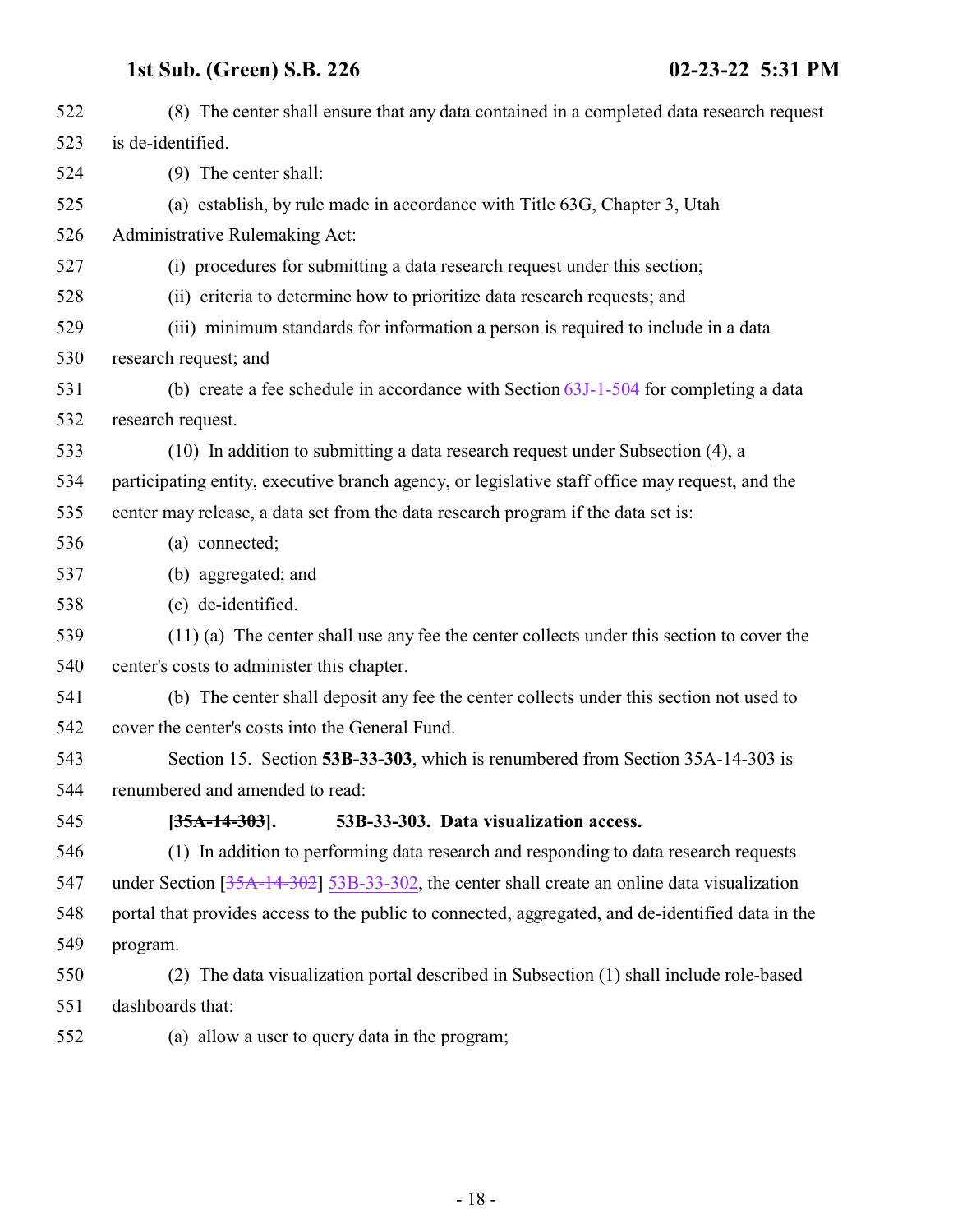<span id="page-18-1"></span><span id="page-18-0"></span>

| 553 | (b) integrate real-time data; and                                                               |
|-----|-------------------------------------------------------------------------------------------------|
| 554 | (c) allow a user to view queried data in a customizable environment.                            |
| 555 | Section 16. Section 53B-33-304, which is renumbered from Section 35A-14-304 is                  |
| 556 | renumbered and amended to read:                                                                 |
| 557 | $[35A-14-304]$ .<br>53B-33-304. Reporting.                                                      |
| 558 | (1) The center shall report to the Education Interim Committee:                                 |
| 559 | (a) before July 1 of each year regarding the center's:                                          |
| 560 | (i) research and services priorities for the year; $\lceil \frac{and}{\rceil} \rceil$           |
| 561 | (ii) completed research from the previous year; and                                             |
| 562 | (iii) activities and accomplishments in the previous year; and                                  |
| 563 | (b) before December 1 of each year, the center's ongoing data research and services             |
| 564 | priority list described in Subsection $[35A-14-302(2)]$ 53B-33-302(2).                          |
| 565 | (2) The Education Interim Committee shall provide the center ongoing input regarding            |
| 566 | the center's activities and data research priorities.                                           |
| 567 | Section 17. Section 53E-1-201 is amended to read:                                               |
| 568 | 53E-1-201. Reports to and action required of the Education Interim Committee.                   |
| 569 | (1) In accordance with applicable provisions and Section $68-3-14$ , the following              |
| 570 | recurring reports are due to the Education Interim Committee:                                   |
| 571 | (a) the report described in Section 9-22-109 by the STEM Action Center Board,                   |
| 572 | including the information described in Section $9-22-113$ on the status of the computer science |
| 573 | initiative and Section 9-22-114 on the Computing Partnerships Grants Program;                   |
| 574 | (b) the prioritized list of data research described in Section $[35A-14-302]$ 53B-33-302        |
| 575 | and the report on research and activities described in Section $[35A-14-304]$ 53B-33-304 by the |
| 576 | Utah Data Research Center;                                                                      |
| 577 | (c) the report described in Section 35A-15-303 by the State Board of Education on               |
| 578 | preschool programs;                                                                             |
| 579 | (d) the report described in Section $53B-1-402$ by the Utah Board of Higher Education           |
| 580 | on career and technical education issues and addressing workforce needs;                        |
| 581 | (e) the annual report of the Utah Board of Higher Education described in Section                |
| 582 | 53B-1-402;                                                                                      |
| 583 | (f) the reports described in Section $53B-28-401$ by the Utah Board of Higher Education         |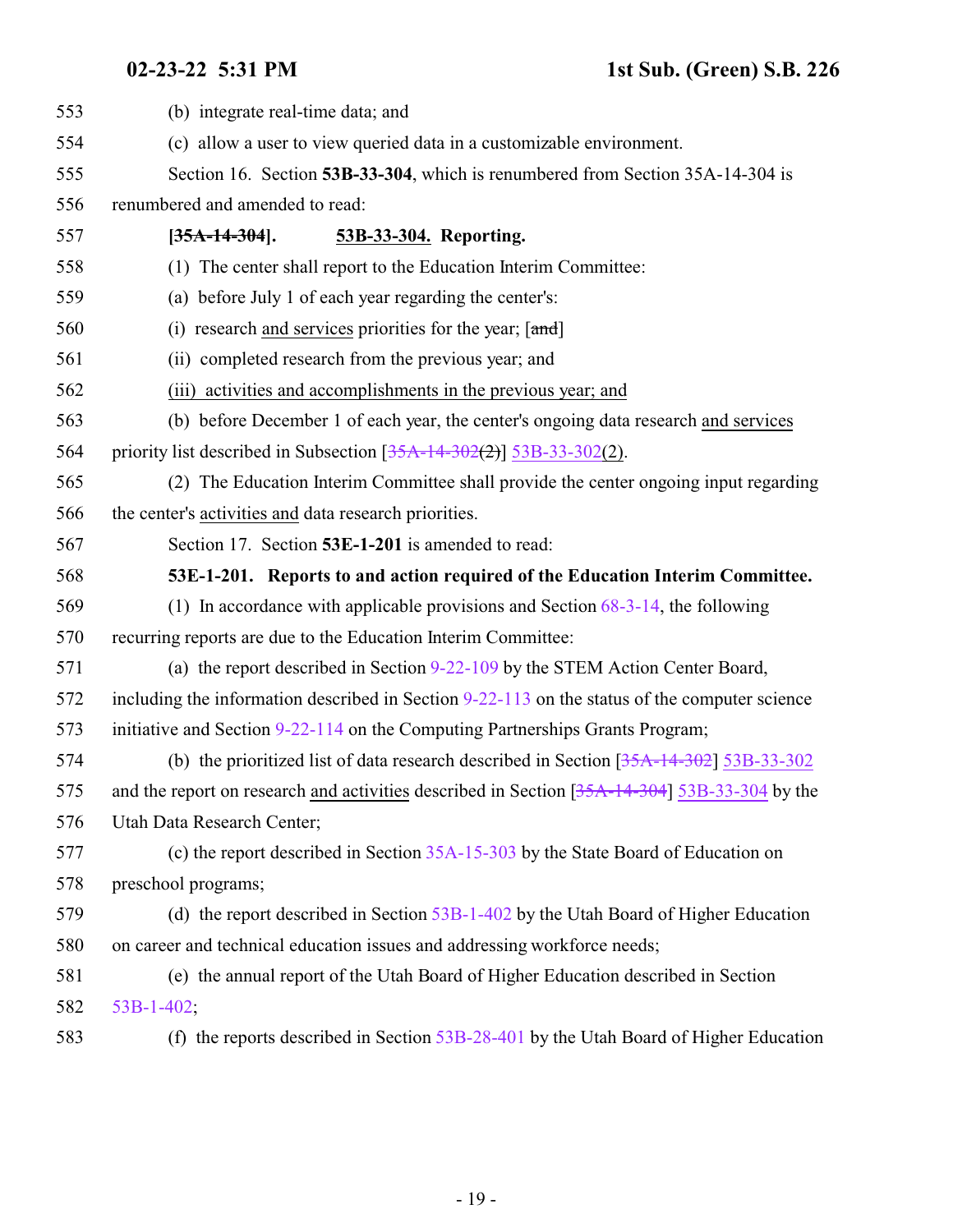| 584 | regarding activities related to campus safety;                                                 |
|-----|------------------------------------------------------------------------------------------------|
| 585 | (g) the State Superintendent's Annual Report by the state board described in Section           |
| 586 | 53E-1-203;                                                                                     |
| 587 | (h) the annual report described in Section $53E-2-202$ by the state board on the strategic     |
| 588 | plan to improve student outcomes;                                                              |
| 589 | (i) the report described in Section 53E-8-204 by the state board on the Utah Schools for       |
| 590 | the Deaf and the Blind;                                                                        |
| 591 | (j) the report described in Section $53E-10-703$ by the Utah Leading through Effective,        |
| 592 | Actionable, and Dynamic Education director on research and other activities;                   |
| 593 | (k) the report described in Section $53F-4-203$ by the state board and the independent         |
| 594 | evaluator on an evaluation of early interactive reading software;                              |
| 595 | (1) the report described in Section 53F-4-407 by the state board on UPSTART;                   |
| 596 | (m) the reports described in Sections $53F-5-214$ and $53F-5-215$ by the state board           |
| 597 | related to grants for professional learning and grants for an elementary teacher preparation   |
| 598 | assessment; and                                                                                |
| 599 | (n) the report described in Section $53F-5-405$ by the State Board of Education                |
| 600 | regarding an evaluation of a partnership that receives a grant to improve educational outcomes |
| 601 | for students who are low income.                                                               |
| 602 | (2) In accordance with applicable provisions and Section $68-3-14$ , the following             |
| 603 | occasional reports are due to the Education Interim Committee:                                 |
| 604 | (a) the report described in Section $35A-15-303$ by the School Readiness Board by              |
| 605 | November 30, 2020, on benchmarks for certain preschool programs;                               |
| 606 | (b) the report described in Section 53B-28-402 by the Utah Board of Higher Education           |
| 607 | on or before the Education Interim Committee's November 2021 meeting;                          |
| 608 | (c) the reports described in Section $53E-3-520$ by the state board regarding cost centers     |
| 609 | and implementing activity based costing;                                                       |
| 610 | (d) if required, the report described in Section $53E-4-309$ by the state board explaining     |
| 611 | the reasons for changing the grade level specification for the administration of specific      |
| 612 | assessments;                                                                                   |
| 613 | (e) if required, the report described in Section $53E-5-210$ by the state board of an          |
| 614 | adjustment to the minimum level that demonstrates proficiency for each statewide assessment;   |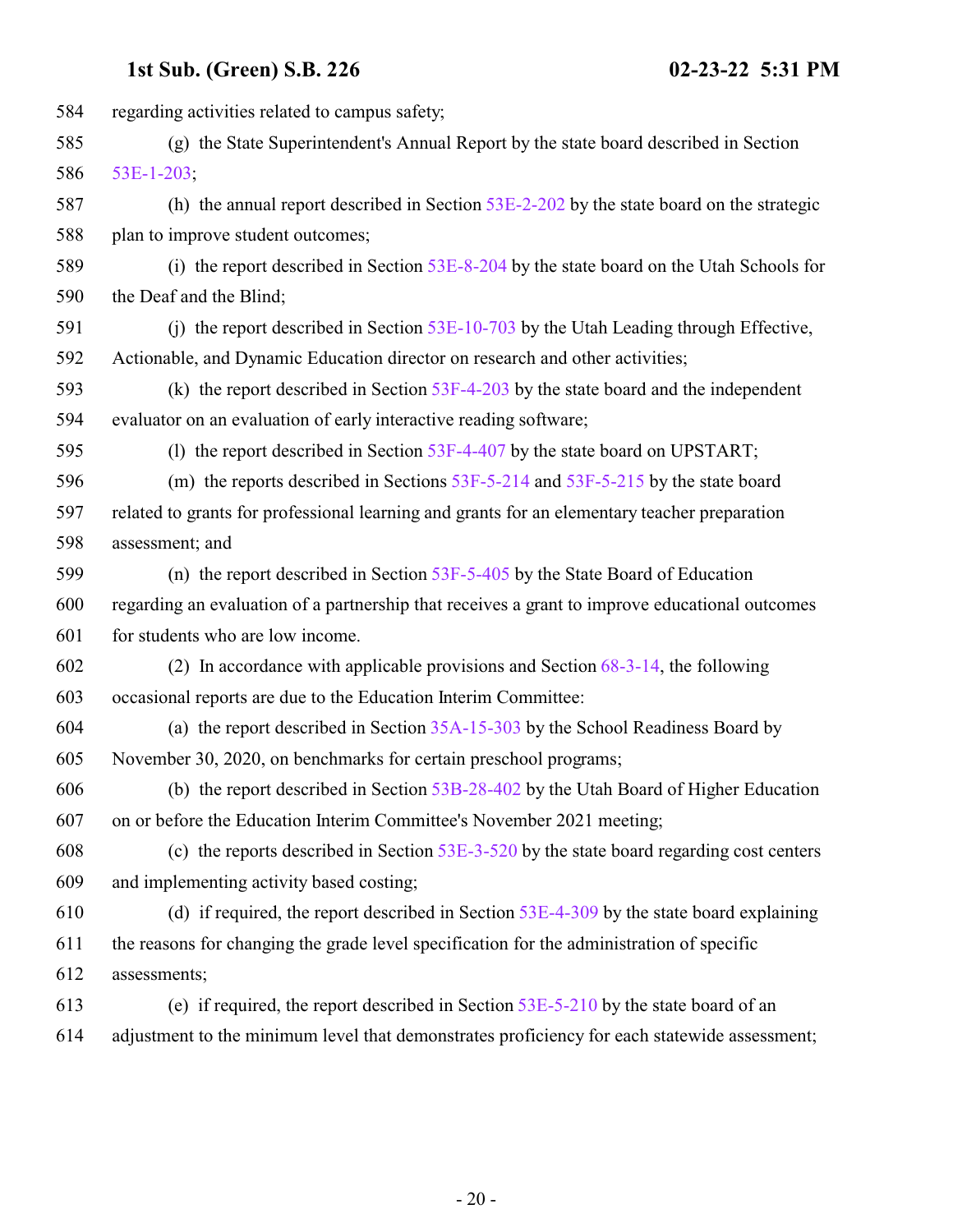<span id="page-20-0"></span>

| 615 | (f) in 2022 and in 2023, on or before November 30, the report described in Subsection            |
|-----|--------------------------------------------------------------------------------------------------|
| 616 | 53E-10-309(7) related to the PRIME pilot program;                                                |
| 617 | (g) the report described in Section $53E-10-702$ by Utah Leading through Effective,              |
| 618 | Actionable, and Dynamic Education;                                                               |
| 619 | (h) if required, the report described in Section $53F-2-513$ by the state board evaluating       |
| 620 | the effects of salary bonuses on the recruitment and retention of effective teachers in high     |
| 621 | poverty schools;                                                                                 |
| 622 | (i) upon request, the report described in Section $53F-5-207$ by the state board on the          |
| 623 | Intergenerational Poverty Intervention Grants Program;                                           |
| 624 | (i) the report described in Section $53F-5-210$ by the state board on the Educational            |
| 625 | Improvement Opportunities Outside of the Regular School Day Grant Program;                       |
| 626 | (k) the report described in Section $53G-7-503$ by the state board regarding fees that           |
| 627 | LEAs charge during the 2020-2021 school year;                                                    |
| 628 | (1) the reports described in Section $53G-11-304$ by the state board regarding proposed          |
| 629 | rules and results related to educator exit surveys;                                              |
| 630 | (m) the report described in Section $62A-15-117$ by the Division of Substance Abuse              |
| 631 | and Mental Health, the State Board of Education, and the Department of Health regarding          |
| 632 | recommendations related to Medicaid reimbursement for school-based health services; and          |
| 633 | (n) the reports described in Section $63C-19-202$ by the Higher Education Strategic              |
| 634 | Planning Commission.                                                                             |
| 635 | Section 18. Section 53E-4-308 is amended to read:                                                |
| 636 | 53E-4-308. Unique student identifier -- Coordination of higher education and                     |
| 637 | public education information technology systems -- Coordination of preschool and public          |
| 638 | education information technology systems.                                                        |
| 639 | (1) As used in this section, "unique student identifier" means an alphanumeric code              |
| 640 | assigned to each public education student for identification purposes, which:                    |
| 641 | (a) is not assigned to any former or current student; and                                        |
| 642 | (b) does not incorporate personal information, including a birth date or Social Security         |
| 643 | number.                                                                                          |
| 644 | The state board, through the state superintendent, shall assign each public education<br>(2)     |
| 645 | student a unique student identifier, which shall be used to track individual student performance |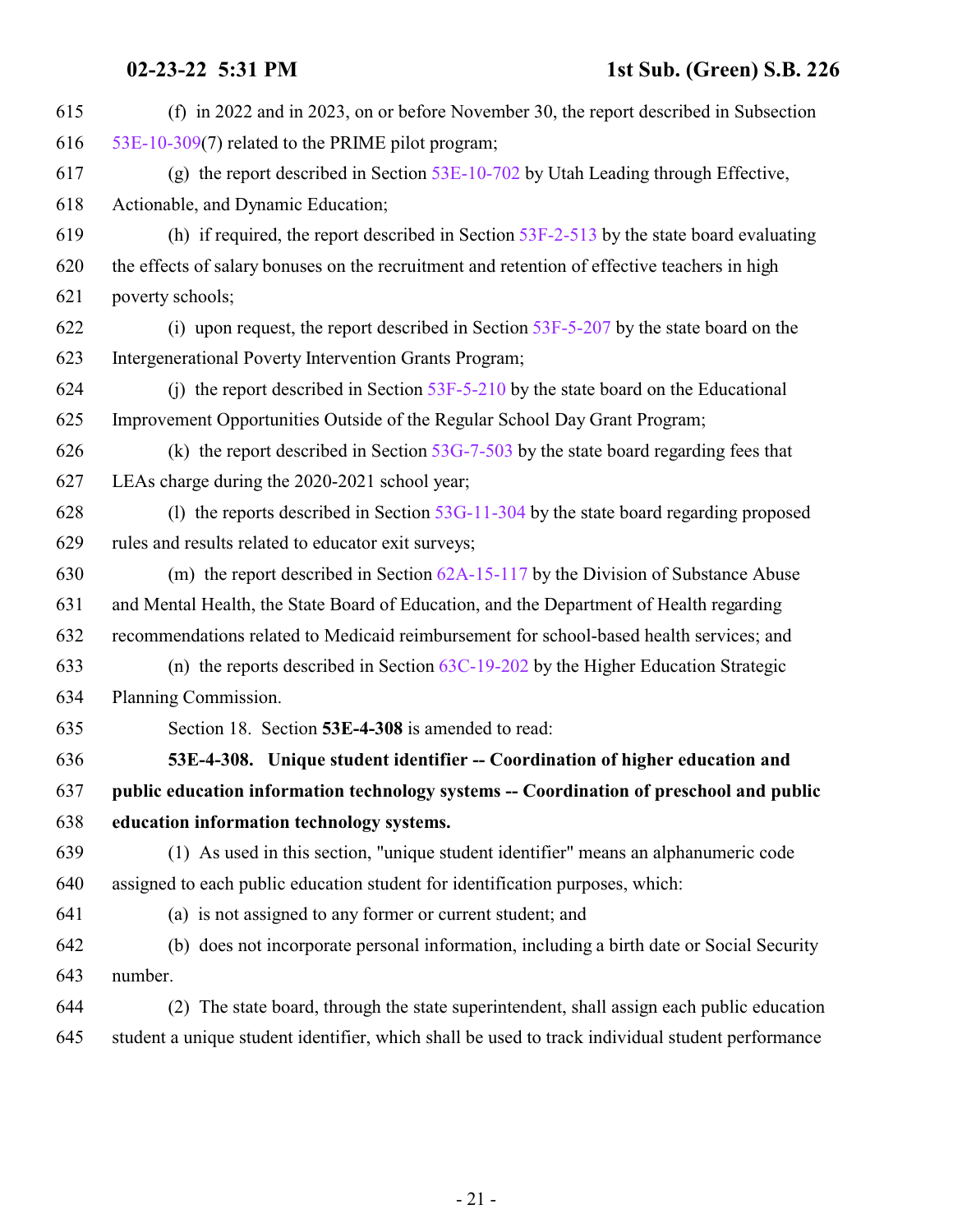<span id="page-21-0"></span>

| 646 | on achievement tests administered under this part.                                                  |
|-----|-----------------------------------------------------------------------------------------------------|
| 647 | (3) The state board and the Utah Board of Higher Education, in collaboration with the               |
| 648 | Utah Data Research Center created in Section 53B-33-201, shall:                                     |
| 649 | (a) coordinate public education and higher education information technology systems                 |
| 650 | to allow individual student academic achievement to be tracked through both education               |
| 651 | systems in accordance with this section and Section 53B-1-109[.]; and                               |
| 652 | $\lceil (4) \rceil$ (b) The state board and the Utah Board of Higher Education shall coordinate     |
| 653 | access to the unique student identifier of a public education student who later attends an          |
| 654 | institution within the state system of higher education.                                            |
| 655 | $\left[\frac{5}{5}\right]$ (4) (a) The state board and the Department of Workforce Services shall   |
| 656 | coordinate assignment of a unique student identifier to each student enrolled in a program          |
| 657 | described in Title 35A, Chapter 15, Preschool Programs.                                             |
| 658 | (b) A unique student identifier assigned to a student under Subsection $[\frac{5}{2}]$ (4)(a) shall |
| 659 | remain the student's unique student identifier used by the state board when the student enrolls     |
| 660 | in a public school in kindergarten or a later grade.                                                |
| 661 | (c) The state board, the Department of Workforce Services, and a contractor as defined              |
| 662 | in Section $53F-4-401$ , shall coordinate access to the unique student identifier of a preschool    |
| 663 | student who later attends an LEA.                                                                   |
| 664 | Section 19. Section 53E-10-706 is amended to read:                                                  |
| 665 | 53E-10-706. Electronic resources -- Research clearinghouse.                                         |
| 666 | (1) The state board shall publish a ULEAD website containing information provided by                |
| 667 | the director as described in this part.                                                             |
| 668 | (2) The director shall within two years of appointment:                                             |
| 669 | (a) develop and maintain a research clearinghouse publicly available through the                    |
| 670 | website described in Subsection (1); and                                                            |
| 671 | (b) include in the research clearinghouse:                                                          |
| 672 | (i) research on K-12 education, including peer-reviewed research;                                   |
| 673 | (ii) information on K-12 education innovation and best practices;                                   |
| 674 | (iii) an index and explanation of academic, state, federal, or other K-12 education                 |
| 675 | research repositories;                                                                              |
| 676 | (iv) K-12 education research and policy briefs generated by Utah public and private                 |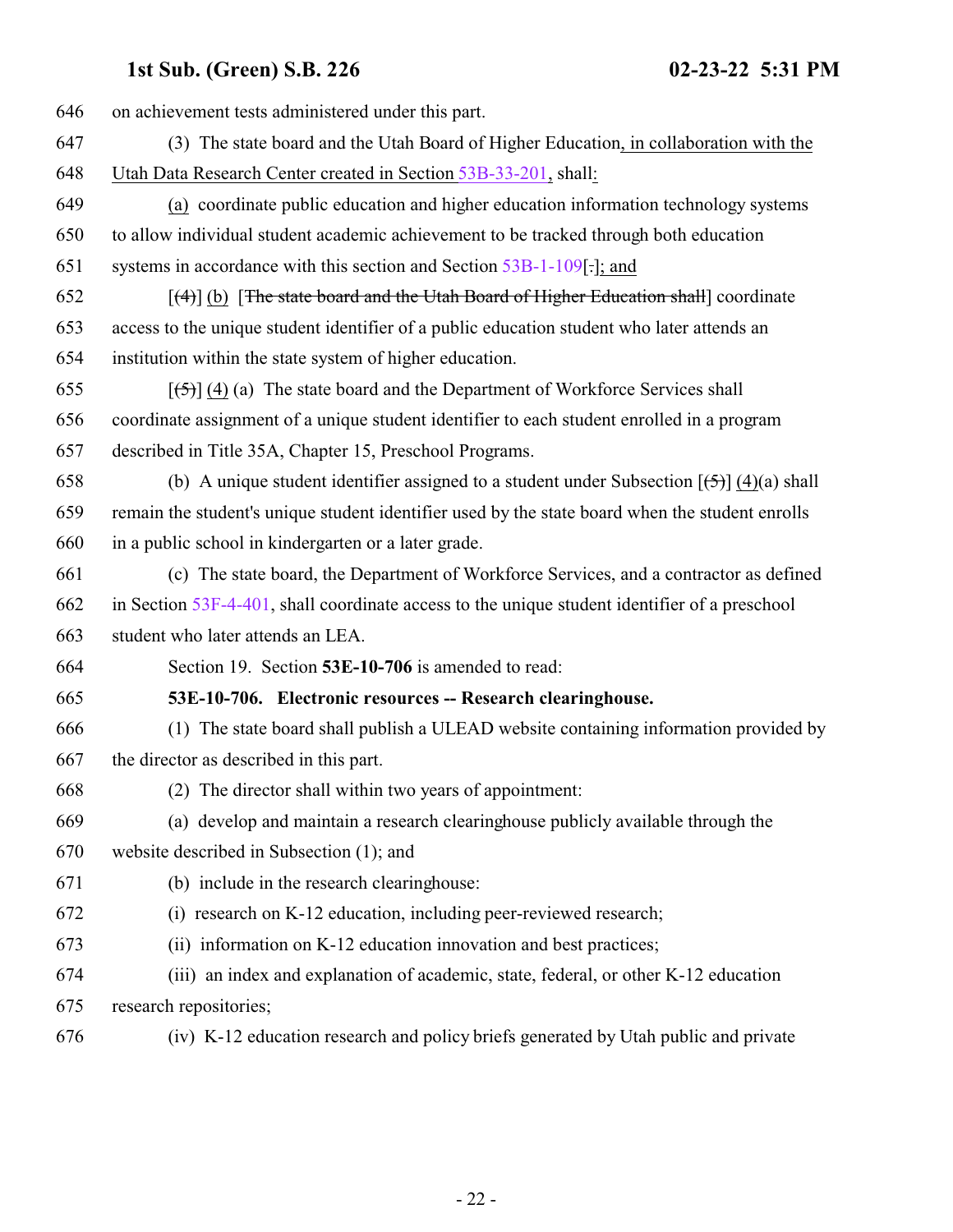| 677 | institutions of higher education, including participating institutions, categorized and searchable |
|-----|----------------------------------------------------------------------------------------------------|
| 678 | by topic;                                                                                          |
| 679 | (v) access points to and explanation of currently available K-12 education data,                   |
| 680 | including data managed by the Utah Data Research Center created in Section [35A-14-201]            |
| 681 | 53B-33-201 and data maintained by the state board;                                                 |
| 682 | (vi) other K-12 education information as determined by the director, including                     |
| 683 | information regarding efforts by institutions or other individuals to promote innovative and       |
| 684 | effective education practices in Utah; and                                                         |
| 685 | (vii) each innovative practice report prepared by ULEAD, categorized and searchable                |
| 686 | by topic, location of the studied LEA, and socioeconomic and demographic profile.                  |
| 687 | (3) The director shall publish:                                                                    |
| 688 | (a) an electronic directory of K-12 education experts identified in ULEAD research and             |
| 689 | reports; and                                                                                       |
| 690 | (b) a monthly report to LEAs, via electronic channels provided by the state board,                 |
| 691 | highlighting ULEAD activities and soliciting proposals from education practitioners for            |
| 692 | ULEAD research and reports.                                                                        |
| 693 | (4) The director may provide electronic seminars or forums for professional learning               |
| 694 | regarding subjects of ULEAD research and reports to K-12 practitioners.                            |
| 695 | Section 20. Section 53E-10-707 is amended to read:                                                 |
| 696 | 53E-10-707. ULEAD Steering Committee.                                                              |
| 697 | (1) (a) There is created the ULEAD Steering Committee.                                             |
| 698 | (b) The director is the chair of the steering committee.                                           |
| 699 | (2) The steering committee shall consist of the following members each appointed for a             |
| 700 | term of one year:                                                                                  |
| 701 | (a) the director;                                                                                  |
| 702 | (b) one member appointed by the chair of the state board;                                          |
| 703 | (c) the state superintendent or the state superintendent's designee;                               |
| 704 | (d) the staff director of the State Charter School Board or the director's designee;               |
| 705 | (e) one member appointed by the office of the governor;                                            |
| 706 | (f) one member, appointed by the director, who is a superintendent of a school district;           |
| 707 | (a) and momber appointed by the dimension of a local school board.                                 |

<span id="page-22-0"></span>(g) one member, appointed by the director, of a local school board;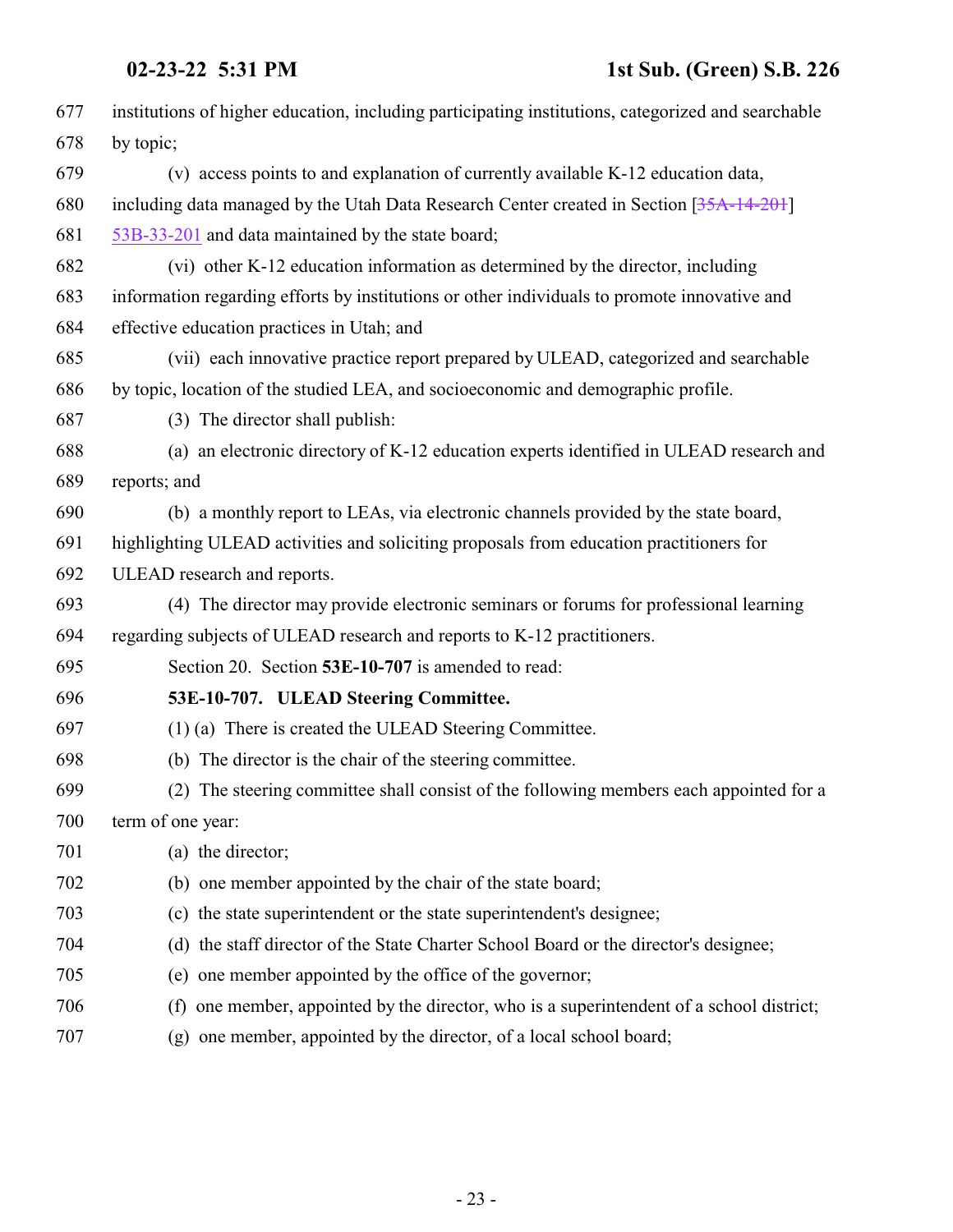| 708 | (h) two principals or other public school leaders of public schools that are not charter      |
|-----|-----------------------------------------------------------------------------------------------|
| 709 | schools, appointed by the director;                                                           |
| 710 | (i) two principals or other public school leaders of charter schools, appointed by the        |
| 711 | director;                                                                                     |
| 712 | (i) two educators who hold a current license under Chapter 6, Education Professional          |
| 713 | Licensure, nominated by LEA leaders and appointed by the director; and                        |
| 714 | (k) two members representing citizens or business, nominated by the members of the            |
| 715 | public and appointed by the director.                                                         |
| 716 | (3) (a) A member of the steering committee may be appointed for more than one term.           |
| 717 | (b) If a midterm vacancy occurs on the steering committee, the appointing individual,         |
| 718 | as described in Subsection (2), for the vacant position shall appoint an individual for the   |
| 719 | remainder of the term.                                                                        |
| 720 | (4) (a) The steering committee shall hold a meeting at least semi annually in January         |
| 721 | and July or on dates otherwise chosen by the director.                                        |
| 722 | (b) The state board shall provide space for the steering committee to meet.                   |
| 723 | (5) The steering committee shall:                                                             |
| 724 | (a) discuss prospective and current ULEAD projects and findings;                              |
| 725 | (b) consult with and make recommendations to the director to prioritize ULEAD                 |
| 726 | reports and areas of focused research;                                                        |
| 727 | (c) facilitate connections between the director and Utah's political, business, education     |
| 728 | technology, and academic communities; and                                                     |
| 729 | (d) make recommendations to improve gathering, retaining, and disseminating                   |
| 730 | education data and research and evaluation findings for use by participating institutions and |
| 731 | other education policy researchers, including data managed by the Utah Data Research Center   |
| 732 | created in Section [35A-14-201] 53B-33-201.                                                   |
| 733 | (6) In order to determine research priorities for ULEAD, the director shall consult with:     |
| 734 | (a) members of the Legislature responsible for public education;                              |
| 735 | (b) members of Utah professional education associations, including principals and             |
| 736 | LEA governing board members; and                                                              |
| 737 | (c) policy-research centers based in Utah.                                                    |
| 738 | (7) The state board or state superintendent may request that the director arrange with a      |